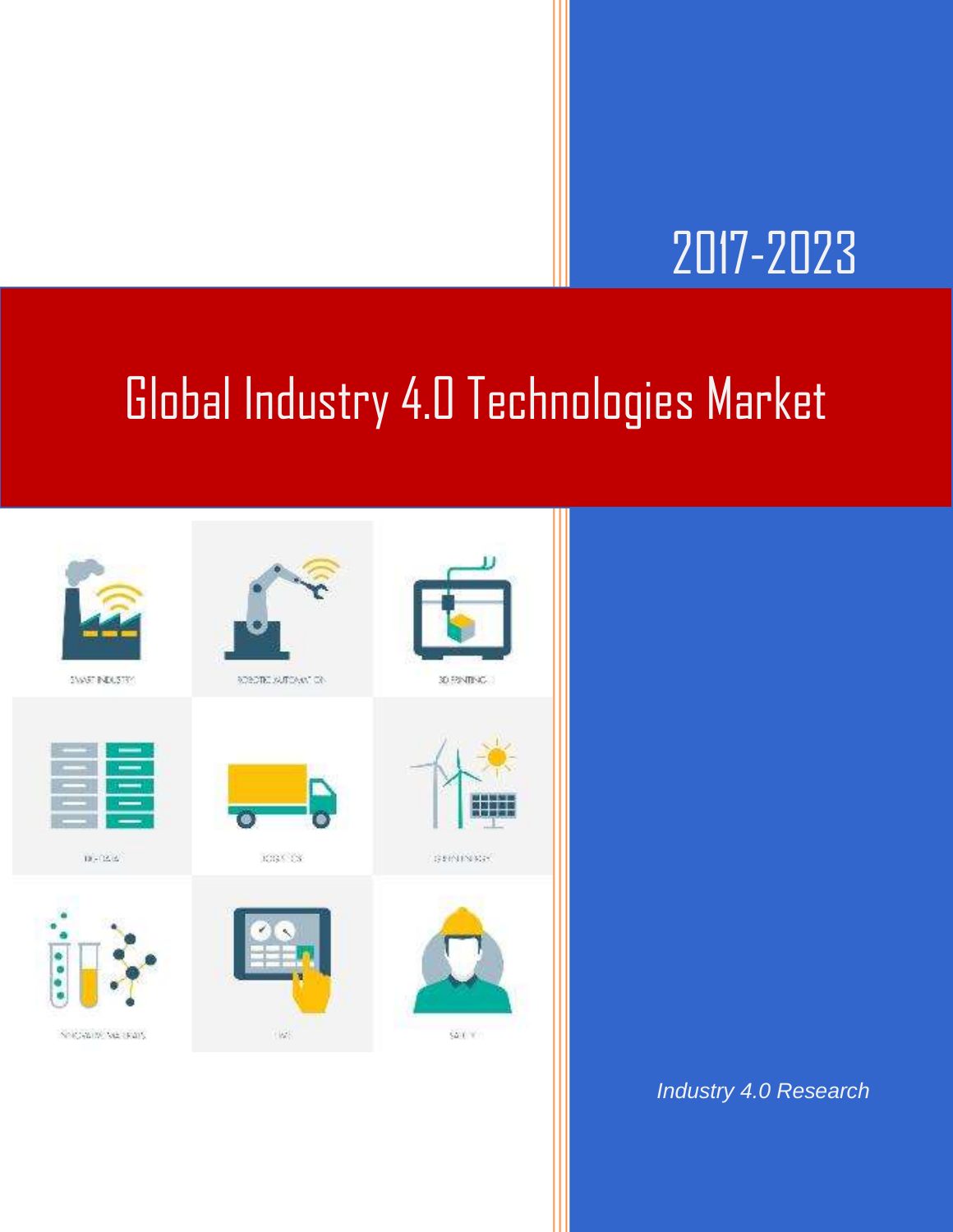# Global Industry 4.0 Technologies Market 2017-2023

Vol.1

**Industry 4.0 Research (A division of HSRC) 601 Pennsylvania Ave. Washington D.C., U.S.A Tel: 202-740-9606 [www.Industry40marketresearch.com](http://www.industry40marketresearch.com/)**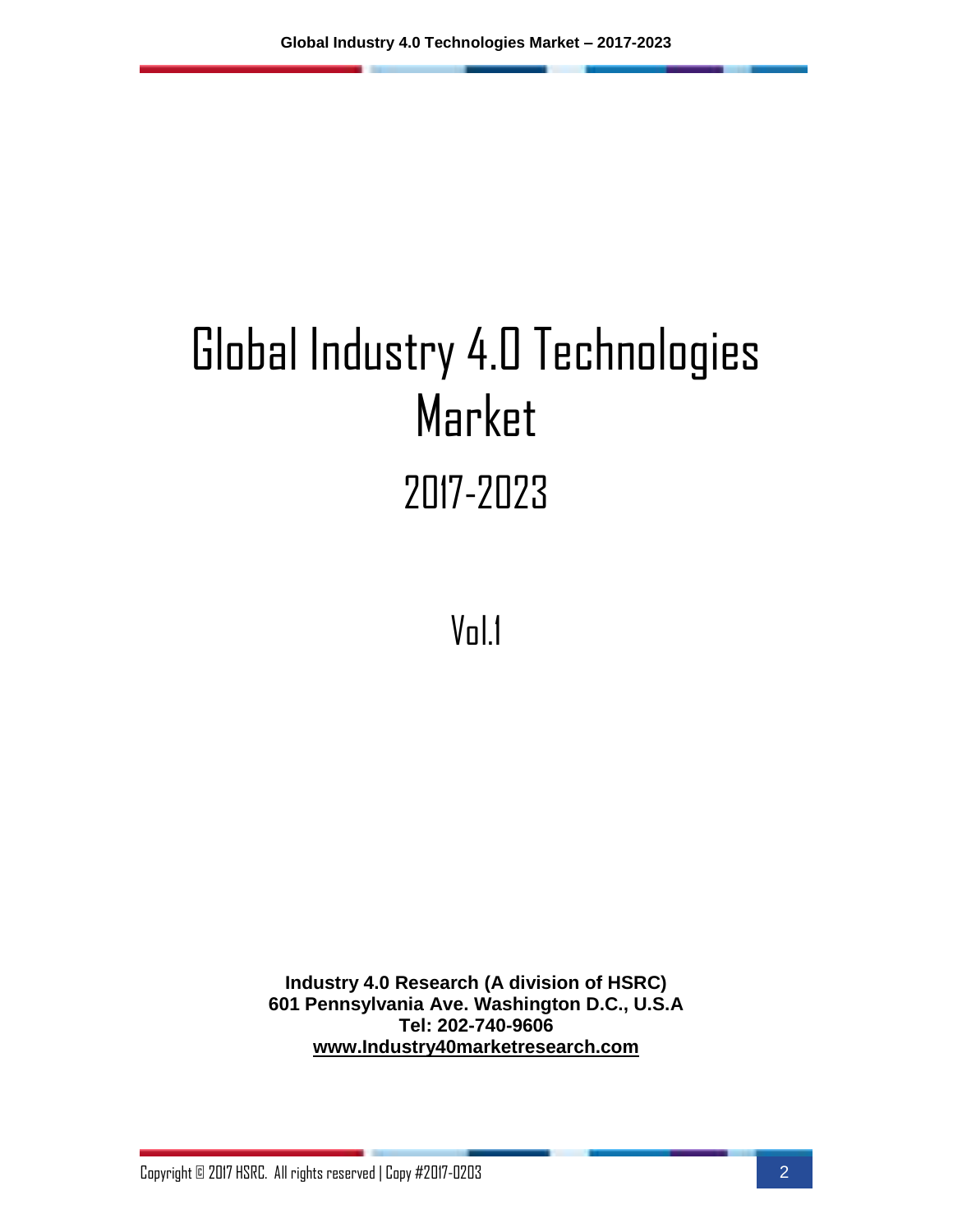### **Table of Contents**

| 1              | 1.1<br>1.2<br>1.3                                                                          |                                                                                                                                                                       |  |
|----------------|--------------------------------------------------------------------------------------------|-----------------------------------------------------------------------------------------------------------------------------------------------------------------------|--|
|                |                                                                                            |                                                                                                                                                                       |  |
| $\mathbf{2}$   |                                                                                            |                                                                                                                                                                       |  |
| 3              |                                                                                            |                                                                                                                                                                       |  |
|                |                                                                                            |                                                                                                                                                                       |  |
| 4              | 4.1.1<br>4.1.2                                                                             | Industry 4.0 Industry 4.0 Market Size - 2016-2023  36<br>Industry 4.0 Market Breakdown - 2016-2023 38                                                                 |  |
| 5              | 5.1<br>5.2<br>5.3                                                                          | Aerospace & Defense Industry 4.0 Market - 2016-2023  42                                                                                                               |  |
| 6              | 6.1<br>6.1.1<br>6.1.2<br>6.1.3<br>6.1.4<br>6.1.5<br>6.2                                    | Agriculture & Food Industries 4.0 Market - 2016-2023  45<br>The Added Value for Customers & Farmers 49<br>Agriculture & Food Industry 4.0 Market - 2016-202353        |  |
| $\overline{7}$ | 7.1<br>7.2<br>7.2.1<br>7.2.2<br>7.2.3<br>7.2.4<br>7.2.5<br>7.3<br>7.4<br>7.5<br>7.6<br>7.7 | Industry 4.0 Automotive Industry Market Background56<br>Industry 4.0 on the Automotive Industry: Major Trends57<br>Automotive Industry 4.0 Market: Key Challenges  61 |  |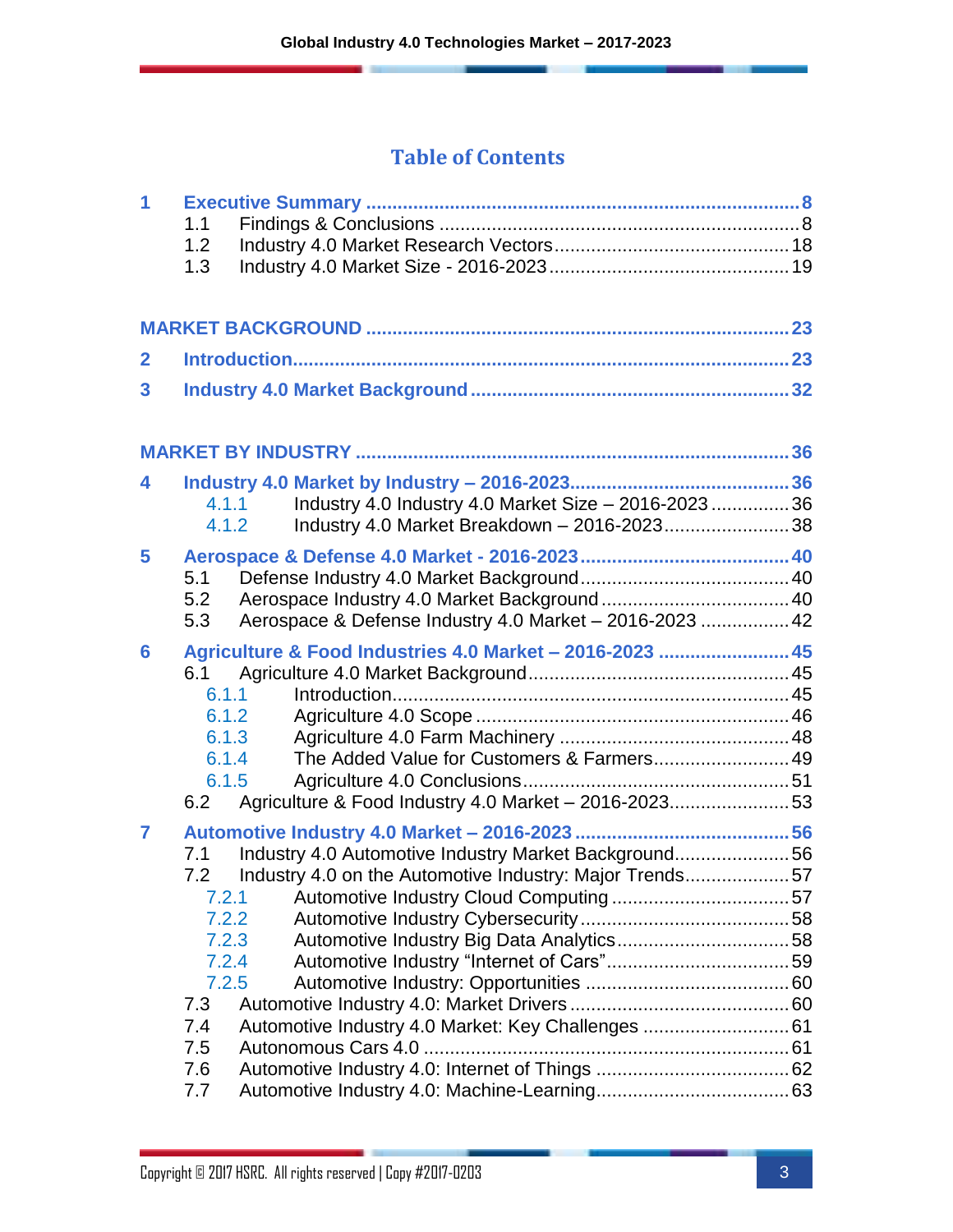|                 | 7.8<br>Automotive Industry 4.0: Cloud-based Intelligence 63<br>7.9                                                                                                                                                                                                                                                                                 |  |
|-----------------|----------------------------------------------------------------------------------------------------------------------------------------------------------------------------------------------------------------------------------------------------------------------------------------------------------------------------------------------------|--|
| 8               | 8.1<br>8.1.1<br>8.1.2<br>Industry 4.0 Transformations in the Chemical Industry 70<br>8.1.3<br>8.2                                                                                                                                                                                                                                                  |  |
| 9               | <b>Electronic &amp; Electrical Hardware Industries 4.0 Market -</b><br>Electronic & Electrical Hardware: Industry 4.0 Market<br>9.1<br>Electronic & Electrical Hardware Industry 4.0 Market -<br>9.2<br>Electronic & Electrical Hardware Industry 4.0: Market<br>9.2.1                                                                             |  |
| 10              | Energy, Power, Oil & Gas 4.0 Market - 2016-2023  80<br>10.1 Industry 4.0 Energy, Power, Oil & Gas Market Background 80<br>Energy, Power, Oil & Gas Industry Trends 80<br>10.1.1<br>10.1.2<br>Industry 4.0 Oil & Gas Sector Environmental<br>10.1.3<br>Industry 4.0 Undersea Oil & Gas Challenge 81<br>10.1.4<br>10.1.5<br>10.1.6                   |  |
|                 | Industry 4.0 Energy and Power Market Background  83<br>10.1.7<br>10.2 Industry 4.0 & Industrial IoT Energy Productivity  85<br>10.2.1<br>Energy and Power Industry 4.0 Remote Monitoring85<br>10.2.2<br>10.2.3<br>Energy and Power Industry 4.0 Advanced Control 86<br>10.2.4<br>10.3 Energy, Power, Oil & Gas Industry 4.0 Market - 2016-2023  86 |  |
| 11              | 11.1 Machine Manufacturing Industry 4.0 Market Background 89<br>11.1.1<br>11.1.2<br>11.2 Machine Manufacturing Industry 4.0 Market - 2016-2023 92                                                                                                                                                                                                  |  |
| 12 <sub>2</sub> | Pharmaceutical & Biotechnology 4.0 Market - 2016-2023  95<br>Pharmaceutical & Biotechnology Industry 4.0 Market<br>12.1<br>Pharmaceutical & Biotechnology Industry 4.0 Market -<br>12.2                                                                                                                                                            |  |
| 13              | 13.1                                                                                                                                                                                                                                                                                                                                               |  |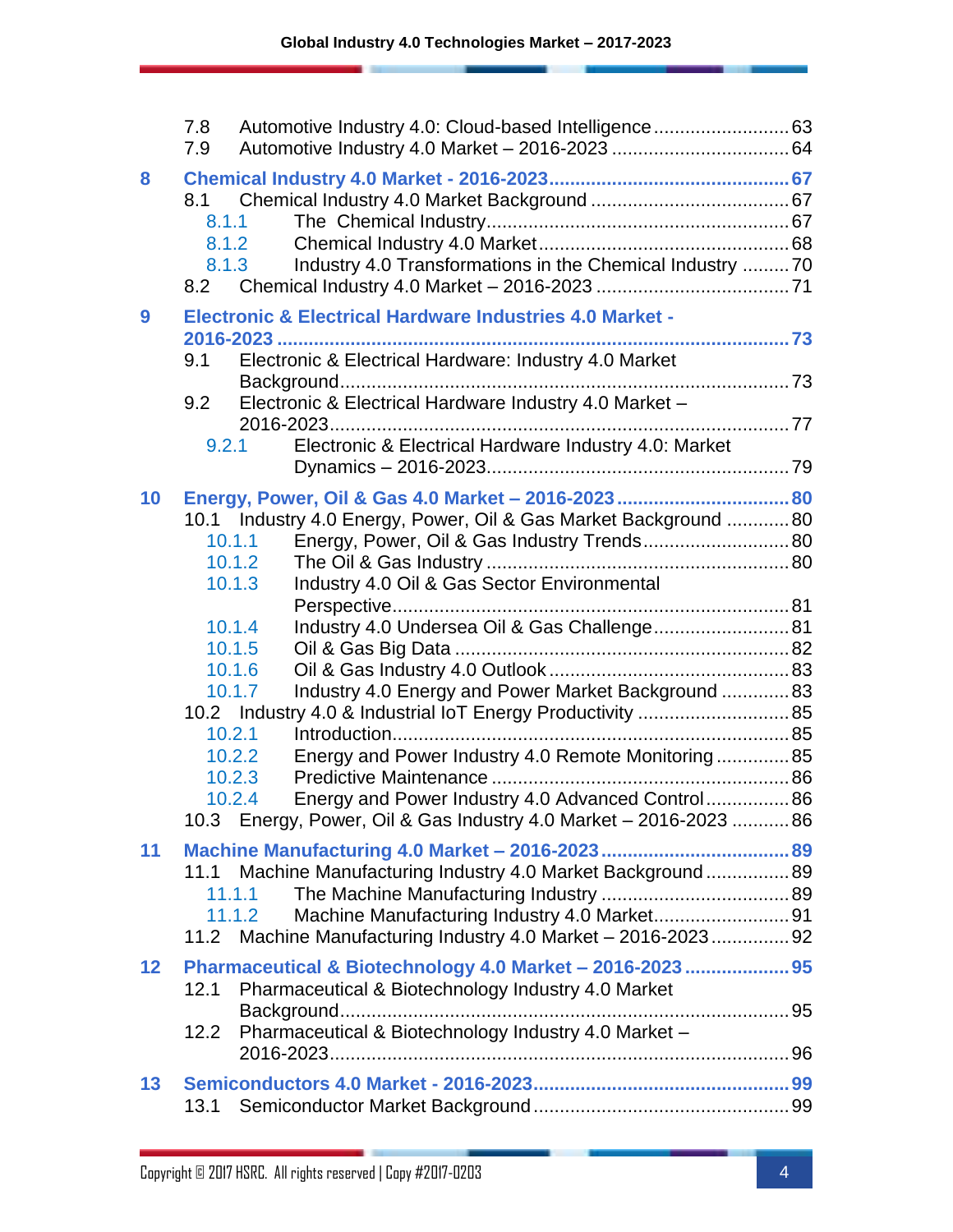|    | 13.1.1                                                            |  |
|----|-------------------------------------------------------------------|--|
|    | Semiconductor Manufacturing Horizontal Integration  101<br>13.1.2 |  |
|    | Semiconductor Industry 4.0: Customization<br>13.1.3               |  |
|    |                                                                   |  |
|    | Industry 4.0 Semiconductor Manufacturing Market  102<br>13.1.4    |  |
|    | 13.1.5                                                            |  |
|    | 13.2 Industry 4.0 Semiconductors Market - 2016-2023 104           |  |
| 14 |                                                                   |  |
|    |                                                                   |  |
|    |                                                                   |  |
| 15 |                                                                   |  |
| 16 |                                                                   |  |
| 17 |                                                                   |  |
|    |                                                                   |  |
|    |                                                                   |  |
|    |                                                                   |  |
|    |                                                                   |  |
| 18 | <b>Barriers to New Entry, Supplier Power, Buyer Power and</b>     |  |
|    |                                                                   |  |
| 19 |                                                                   |  |
|    |                                                                   |  |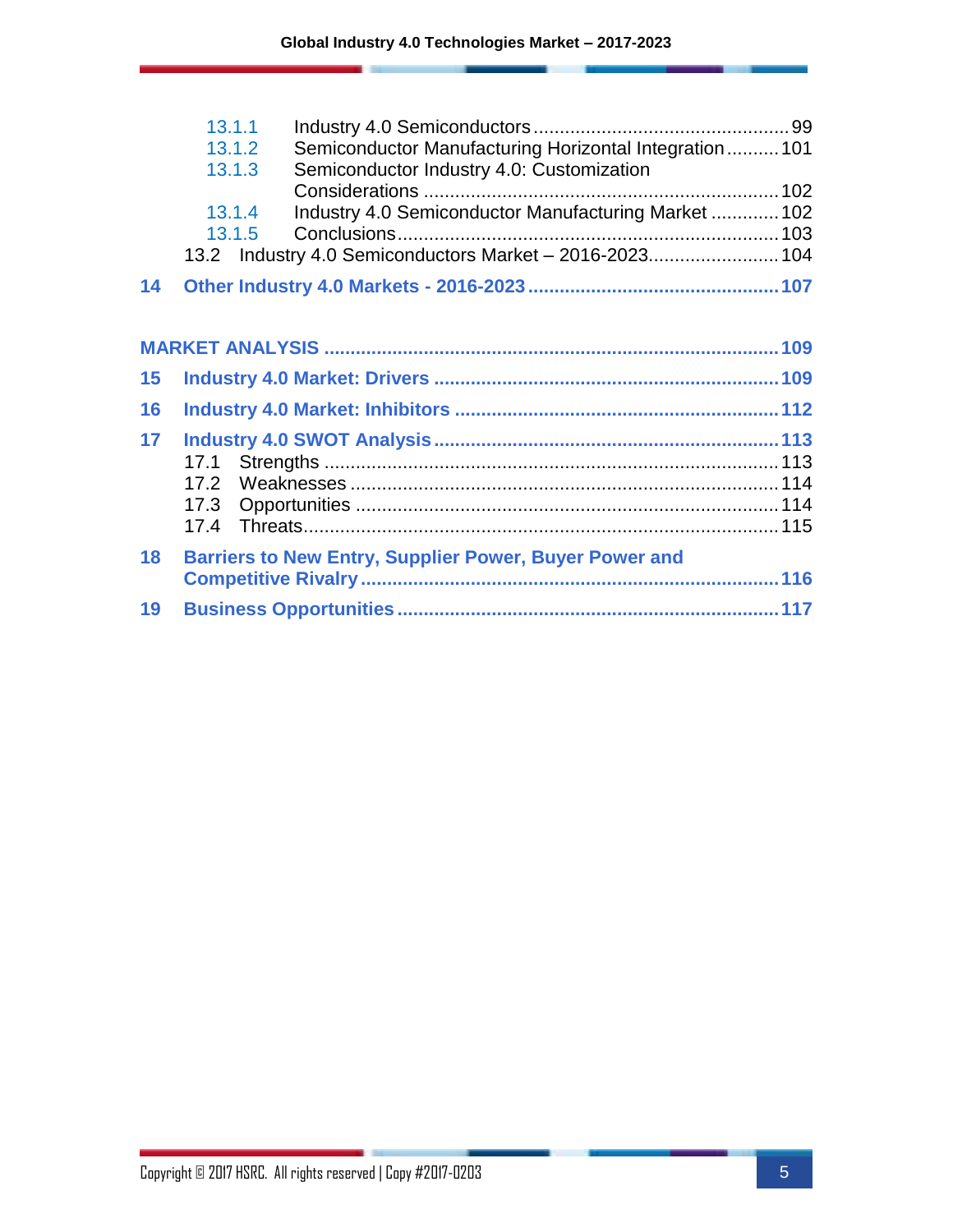#### **List of Tables**

| Table 2 - Industry 4.0 Market Size [\$M] by Technology - 2016-202320       |        |
|----------------------------------------------------------------------------|--------|
| Table 3 - Industry 4.0 Market Size [\$M] by Revenue Source - 2016-202321   |        |
|                                                                            |        |
|                                                                            |        |
| Table 7 - Industry 4.0 Market Size [\$M] by Industry - 2016-202336         |        |
| Table 8 - Industry 4.0 Market Share [%] by Industry - 2016-202338          |        |
| Table 9 - Aerospace & Defense Industry 4.0 Market Size [\$M] - 2016-       |        |
| . 42                                                                       |        |
| Table 10 - Aerospace & Defense Industry 4.0 Market AGRs [%] - 2016-        |        |
|                                                                            |        |
| Table 11 - Agriculture & Food Industry 4.0 Market Size [\$M] - 2016-202353 |        |
| Table 12 - Agriculture & Food Industry 4.0 Market AGRs [%] - 2016-202355   |        |
| Table 13 - Automotive Industry 4.0 Market Size [\$M] - 2016-2023 64        |        |
| Table 14 - Automotive Industry 4.0 Market AGRs [%] - 2016-202366           |        |
| Table 15 - Industry 4.0 Transformations in the Chemical Industry70         |        |
| Table 16 - Chemical Industry 4.0 Market Size [\$M] - 2016-2023 71          |        |
|                                                                            |        |
| Table 18 - Electronic and Electrical Hardware Manufacturing [\$B] s        |        |
| Table 19 - Electronic & Electrical Hardware Manufacturing [\$B] 7 Market   |        |
|                                                                            |        |
| Table 20 - Electronic & Electrical Hardware Industry 4.0 Market Size [\$M] |        |
|                                                                            |        |
| Table 21 - Electronic & Electrical Hardware Industry 4.0 Market AGRs [%]   |        |
|                                                                            |        |
| Table 22 - Energy, Power, Oil & Gas Industry 4.0 Market Size [\$M] -       |        |
| 2016-2023<br>. 87                                                          |        |
| Table 23 - Energy, Power, Oil & Gas Industry 4.0 Market AGRs [%] -         |        |
|                                                                            |        |
|                                                                            |        |
|                                                                            |        |
|                                                                            |        |
| Table 27 - Pharmaceutical & Biotechnology Industry 4.0 Market Size [\$M]   |        |
|                                                                            | ……. 97 |
| Table 28 - Pharmaceutical & Biotechnology Industry 4.0 Market AGRs [%]     |        |
| $-2016 - 2023$                                                             |        |
| Table 29 - Semiconductors Industry 4.0 Market Size [\$M] - 2016-2023 104   |        |
| Table 30 - Semiconductors Industry 4.0 Market AGRs [%] - 2016-2023106      |        |
| Table 31 - Other Industries 4.0 Market Size [\$M] - 2016-2023  107         |        |
| Table 32 - Other Industries 4.0 Market AGRs [%] - 2016-2023 108            |        |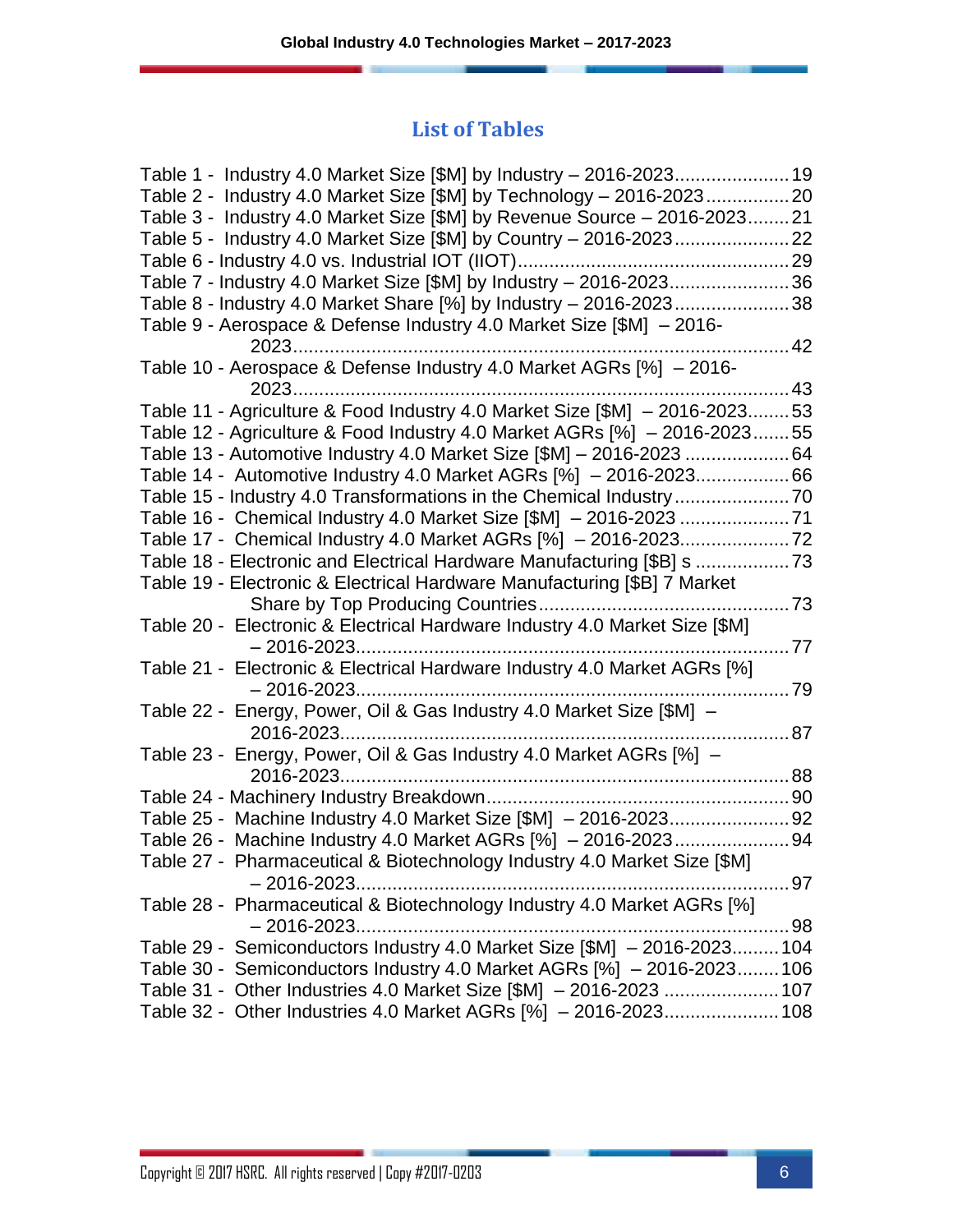### **List of Figures**

| Figure 2 - Tech Giants Participating in the Industry 4.0 Market Race 14       |  |
|-------------------------------------------------------------------------------|--|
|                                                                               |  |
|                                                                               |  |
|                                                                               |  |
|                                                                               |  |
| Figure 7 - Industry 4.0 Market Size [\$M] by Industry - 2016-2023 37          |  |
| Figure 8 - Industry 4.0 Market Share [%] by Industry - 2016-202339            |  |
| Figure 9 - Aerospace & Defense Industry 4.0 Market Size [\$M] - 2016-         |  |
|                                                                               |  |
|                                                                               |  |
| Figure 11 - Agriculture & Food Industry 4.0 Market Size [\$M] - 2016-2023  54 |  |
|                                                                               |  |
|                                                                               |  |
| Figure 14 - Automotive Industry 4.0 Market Size [\$M] - 2016-2023 65          |  |
|                                                                               |  |
|                                                                               |  |
| Figure 17 - Electronic & Electrical Hardware Industry 4.0 Market Size [\$M]   |  |
| $-2016 - 2023$                                                                |  |
|                                                                               |  |
|                                                                               |  |
| Figure 20 - Energy, Power, Oil & Gas Industry 4.0 Market Size [\$M] -         |  |
|                                                                               |  |
|                                                                               |  |
|                                                                               |  |
| Figure 23 - Pharmaceutical & Biotechnology Industry 4.0 Market Size [\$M]     |  |
|                                                                               |  |
|                                                                               |  |
| Figure 25 - Semiconductors Industry 4.0 Market Size [\$M] - 2016-2023  105    |  |
| Figure 26 - Other Industries 4.0 Market Size [\$M] - 2016-2023  108           |  |
|                                                                               |  |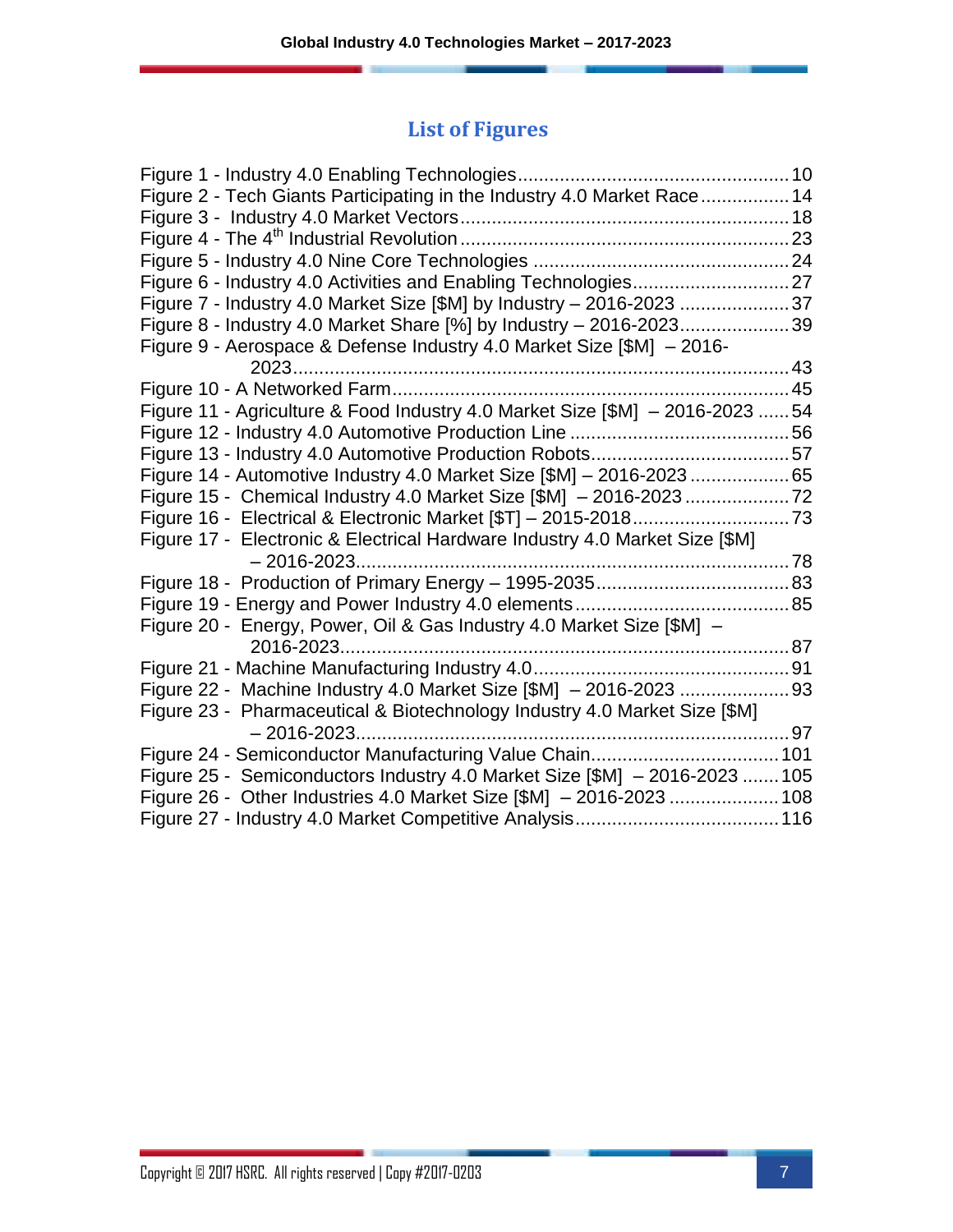# Global Industry 4.0 Technologies Market 2017-2023

Vol.2

**Industry 4.0 Research (A division of HSRC) 601 Pennsylvania Ave. Washington D.C., U.S.A Tel: 202-740-9606 [www.Industry40marketresearch.com](http://www.industry40marketresearch.com/)**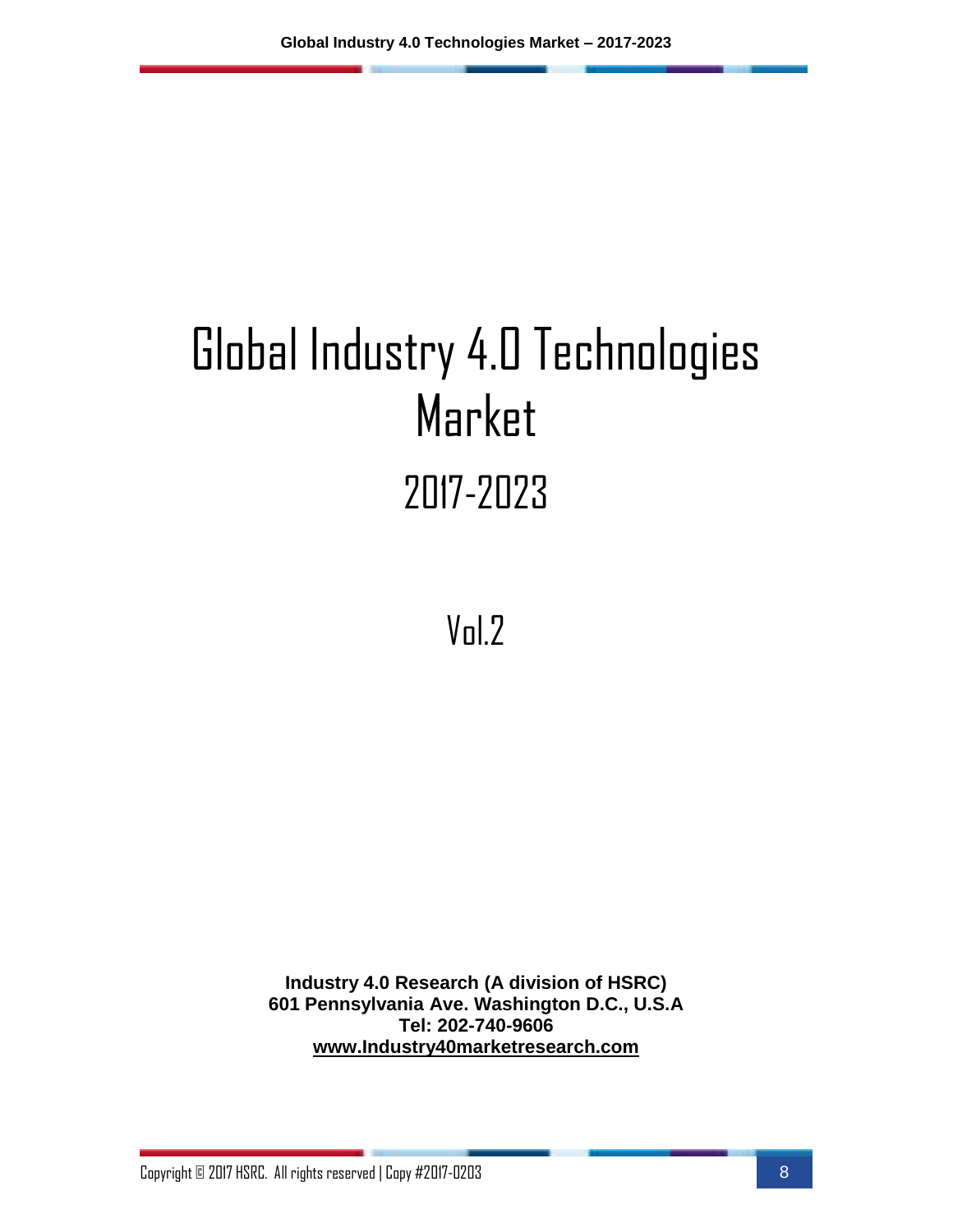#### **Table of Contents**

|                | 1.1        |                                                      |  |
|----------------|------------|------------------------------------------------------|--|
|                |            |                                                      |  |
|                | 1.2.1      |                                                      |  |
|                | 1.2.2      |                                                      |  |
|                | 1.2.3      | U.S. Smart Factory 2011-2015 Projects 19             |  |
|                | 1.2.3.1    |                                                      |  |
|                | 1.2.3.2    | U.S. Automotive Smart Manufacturing Projects 20      |  |
|                | 1.2.3.3    |                                                      |  |
|                | 1.2.3.4    |                                                      |  |
|                | 1.2.4      |                                                      |  |
|                | 1.2.4.1    |                                                      |  |
|                | 1.2.4.2    | The U.S. National Network for Manufacturing          |  |
|                |            |                                                      |  |
|                | 1.2.4.3    | Other U.S. Industry 4.0 Market Initiatives  24       |  |
|                | 1.2.5      |                                                      |  |
|                |            |                                                      |  |
|                | 1.3.1      | U.S. Market Size by Revenue Source - 2016-2023 26    |  |
|                | 1.3.2      | U.S. Industry 4.0 Market Dynamics - 2016-2023 26     |  |
|                | 1.3.3      | U.S. Industry 4.0 Market Breakdown - 2016-2023 27    |  |
|                |            |                                                      |  |
| $\overline{2}$ |            |                                                      |  |
|                | 2.1        |                                                      |  |
|                | 2.2        |                                                      |  |
|                | 2.3        |                                                      |  |
|                | 2.4        |                                                      |  |
|                | 2.4.1      |                                                      |  |
|                | 2.4.2      | Canada Market Size by Revenue Source - 2016-2023  32 |  |
|                | 2.4.3      | Canada Industry 4.0 Market Dynamics - 2016-2023  32  |  |
|                |            | Canada Industry 4.0 Market Breakdown - 2016-2023  33 |  |
| 3              |            |                                                      |  |
|                |            |                                                      |  |
|                |            |                                                      |  |
|                | 3.3        |                                                      |  |
|                | 3.4        |                                                      |  |
|                | 3.4.1      | Mexico Market Size by Revenue Source - 2016-202336   |  |
|                | 3.4.2      | Mexico Industry 4.0 Market Dynamics - 2016-2023 36   |  |
|                | 3.4.3      | Mexico Industry 4.0 Market Breakdown - 2016-2023  37 |  |
| 4              |            |                                                      |  |
|                | 4.1        |                                                      |  |
|                | 4.2<br>4.3 |                                                      |  |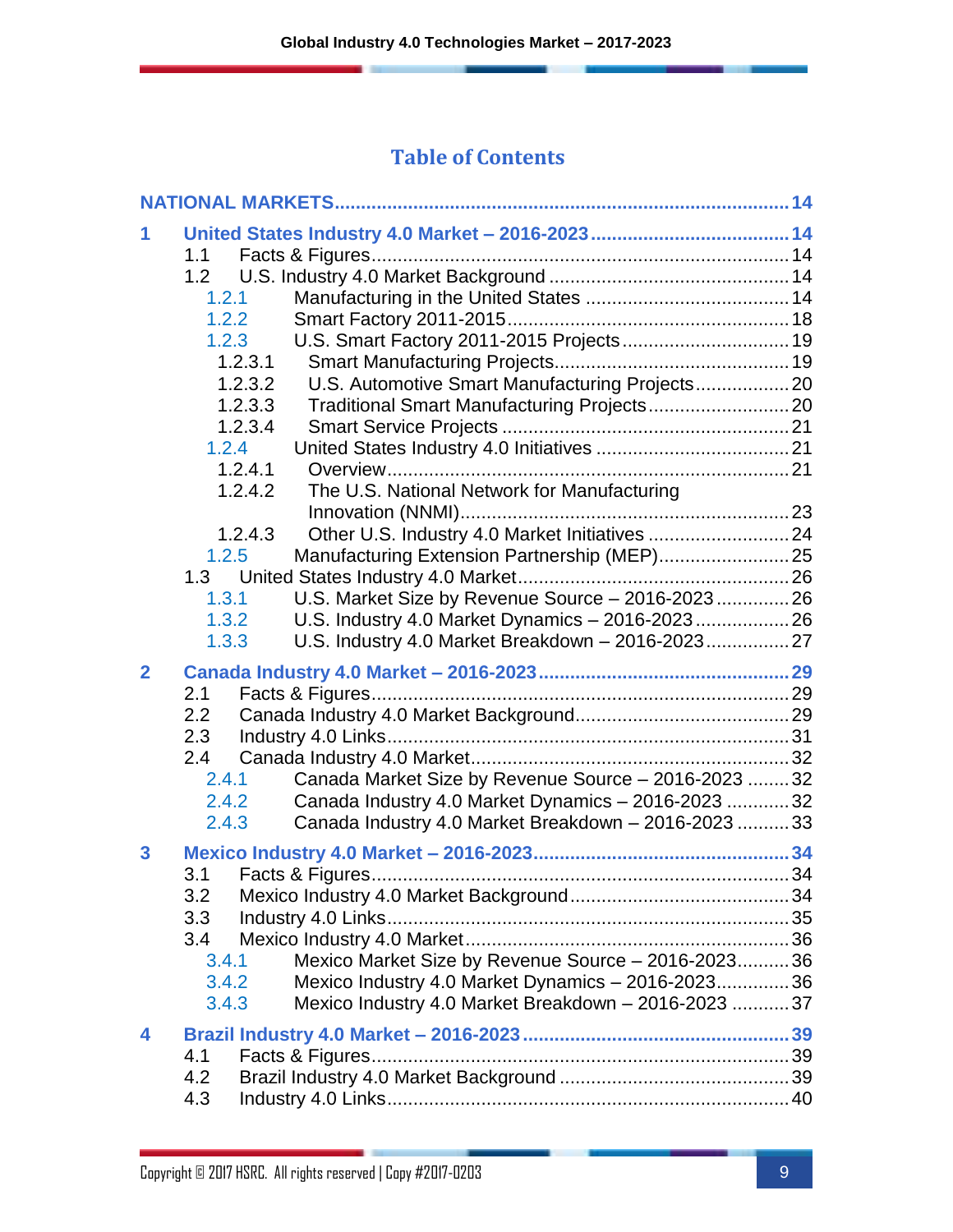|                | 4.4<br>4.4.1<br>4.4.2<br>4.4.3 | Brazil Market Size by Revenue Source - 2016-2023 41<br>Brazil Industry 4.0 Market Dynamics - 2016-2023 41<br>Brazil Industry 4.0 Market Breakdown - 2016-2023 42 |  |
|----------------|--------------------------------|------------------------------------------------------------------------------------------------------------------------------------------------------------------|--|
| 5              | 5.1                            | Rest of Latin America Industry 4.0 Market - 2016-2023  44<br>Rest of Latin America Market Size by Revenue Source -                                               |  |
|                | 5.2<br>5.3                     | Rest of Latin America Industry 4.0 Market Dynamics -<br>Rest of Latin America Industry 4.0 Market Breakdown -                                                    |  |
|                |                                |                                                                                                                                                                  |  |
| 6              |                                |                                                                                                                                                                  |  |
|                | 6.1                            |                                                                                                                                                                  |  |
|                | 6.2<br>6.2.1                   |                                                                                                                                                                  |  |
|                | 6.2.2                          |                                                                                                                                                                  |  |
|                | 6.3                            |                                                                                                                                                                  |  |
|                | 6.4                            | Example: UK Industry 4.0 Vehicle Manufacturing Sector52                                                                                                          |  |
|                | 6.5                            |                                                                                                                                                                  |  |
|                | 6.6                            |                                                                                                                                                                  |  |
|                | 6.6.1<br>6.6.2                 | UK Market Size by Revenue Source - 2016-202354<br>UK Industry 4.0 Market Dynamics - 2016-202355                                                                  |  |
|                | 6.6.3                          | UK Industry 4.0 Market Breakdown - 2016-202355                                                                                                                   |  |
| $\overline{7}$ |                                |                                                                                                                                                                  |  |
|                | 7.1                            |                                                                                                                                                                  |  |
|                | 7.2                            |                                                                                                                                                                  |  |
|                |                                | 7.2.1                                                                                                                                                            |  |
|                | 7.2.2                          | German Government and Fraunhofer Industrie 4.0                                                                                                                   |  |
|                |                                |                                                                                                                                                                  |  |
|                | 7.2.3<br>7.2.4                 | Germany, France and Italy Industry 4.0 Collaboration  59                                                                                                         |  |
|                |                                | General Dos & Don'ts for Industry 4.0 Vendors in                                                                                                                 |  |
|                | 7.2.5                          | The German Industrie 4.0 Transformation Strategy  61                                                                                                             |  |
|                | 7.3                            |                                                                                                                                                                  |  |
|                | 7.4                            |                                                                                                                                                                  |  |
|                | 7.4.1                          | Germany Market Size by Revenue Source - 2016-2023  68                                                                                                            |  |
|                | 7.4.2                          | Germany Industrie 4.0 Market Dynamics - 2016-2023  69                                                                                                            |  |
|                | 7.4.3                          | Germany Industrie 4.0 Market Breakdown - 2016-2023  69                                                                                                           |  |
| 8              |                                |                                                                                                                                                                  |  |
|                | 8.1<br>8.2                     |                                                                                                                                                                  |  |
|                | 8.3                            |                                                                                                                                                                  |  |
|                | 8.4                            |                                                                                                                                                                  |  |
|                | 8.5                            |                                                                                                                                                                  |  |
|                | 8.5.1                          | France Market Size by Revenue Source - 2016-202375                                                                                                               |  |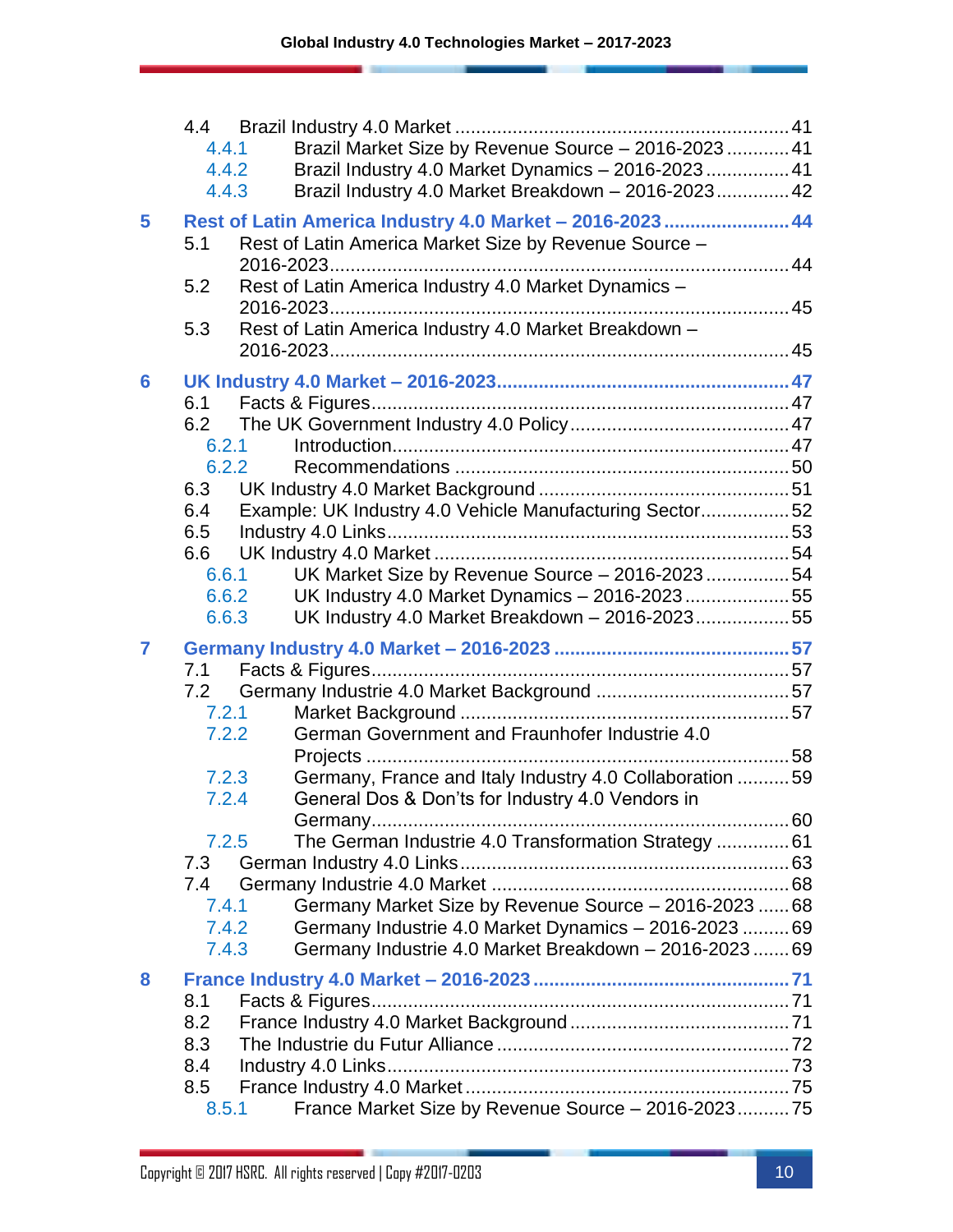|    | 8.5.2<br>8.5.3   | France Industry 4.0 Market Dynamics - 2016-202375<br>France Industry 4.0 Market Breakdown - 2016-202376 |  |
|----|------------------|---------------------------------------------------------------------------------------------------------|--|
| 9  |                  |                                                                                                         |  |
|    | 9.1              |                                                                                                         |  |
|    | 9.2              |                                                                                                         |  |
|    | 9.3              |                                                                                                         |  |
|    | 9.4              |                                                                                                         |  |
|    | 9.5              |                                                                                                         |  |
|    | 9.6              |                                                                                                         |  |
|    | 9.7              |                                                                                                         |  |
|    | 9.7.1            | Italy Market Size by Revenue Source - 2016-2023  82                                                     |  |
|    | 9.7.2            | Italy Industry 4.0 Market Dynamics - 2016-2023  83                                                      |  |
|    | 9.7.3            | Italy Industry 4.0 Market Breakdown - 2016-2023  83                                                     |  |
| 10 |                  |                                                                                                         |  |
|    | 10.1             |                                                                                                         |  |
|    | 10.2             |                                                                                                         |  |
|    | 10.3             |                                                                                                         |  |
|    | 10.4             |                                                                                                         |  |
|    | 10.5             | Spain Connected Industry 4.0 (CI 4.0) Program Funding  88                                               |  |
|    | 10.6             |                                                                                                         |  |
|    | 10.7             |                                                                                                         |  |
|    | 10.8             |                                                                                                         |  |
|    | 10.8.1           | Spain Market Size by Revenue Source - 2016-2023 91                                                      |  |
|    | 10.8.2           | Spain Industry 4.0 Market Dynamics - 2016-2023 91                                                       |  |
|    | 10.8.3           | Spain Industry 4.0 Market Breakdown - 2016-2023 92                                                      |  |
| 11 |                  |                                                                                                         |  |
|    |                  |                                                                                                         |  |
|    | 11.1.1           |                                                                                                         |  |
|    | 11.1.2           |                                                                                                         |  |
|    | 11.1.3           |                                                                                                         |  |
|    |                  |                                                                                                         |  |
|    | 11.2.1<br>11.2.2 |                                                                                                         |  |
|    | 11.2.3           |                                                                                                         |  |
|    |                  |                                                                                                         |  |
|    | 11.3.1           |                                                                                                         |  |
|    | 11.3.2           |                                                                                                         |  |
|    | 11.3.3           | Denmark Industry 4.0 Market SWOT Analysis  100                                                          |  |
|    | 11.3.4           |                                                                                                         |  |
|    |                  |                                                                                                         |  |
|    | 11.4.1           |                                                                                                         |  |
|    | 11.4.2           |                                                                                                         |  |
|    | 11.4.3           |                                                                                                         |  |
|    | 11.5             |                                                                                                         |  |
|    |                  |                                                                                                         |  |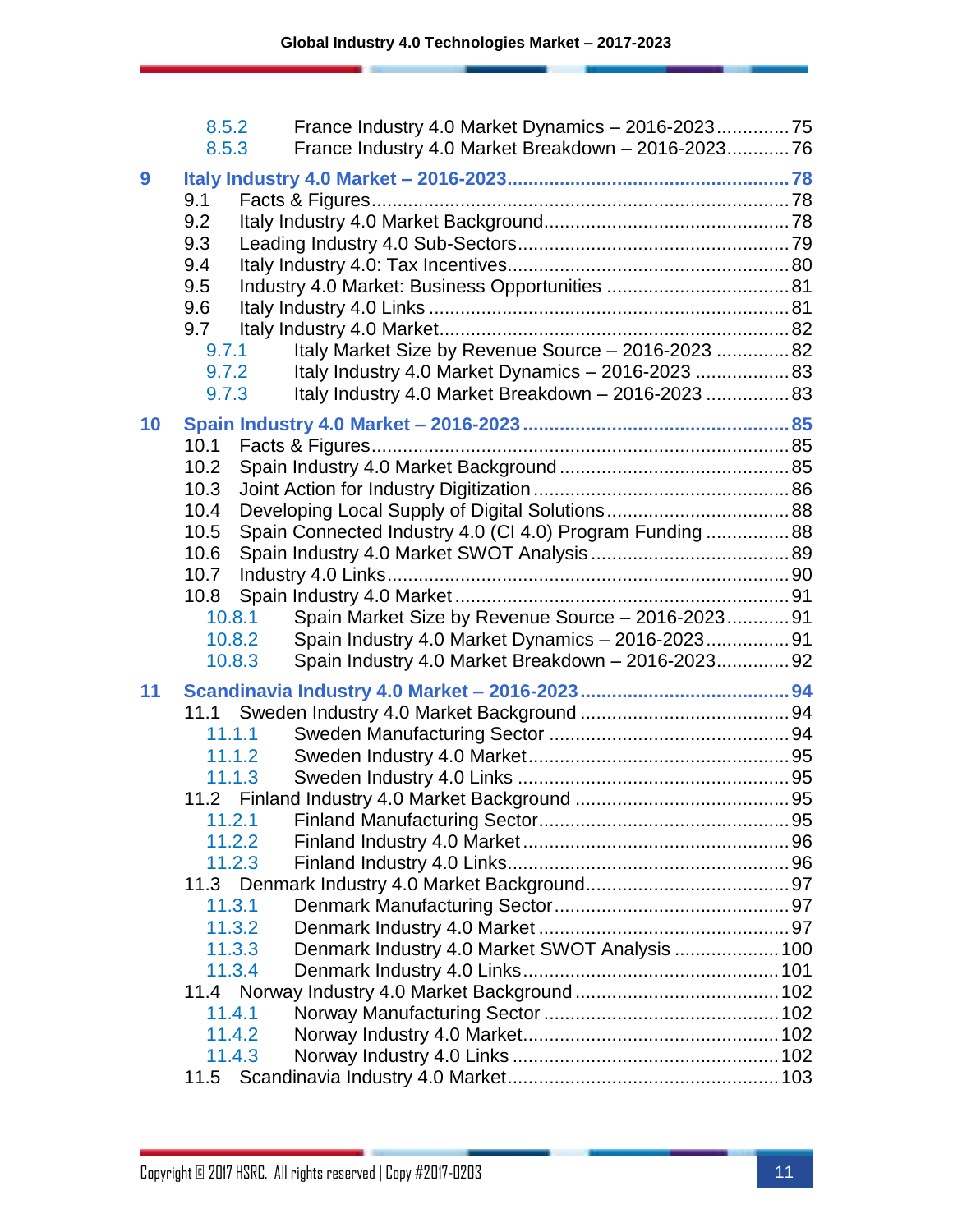|    | 11.5.1 | Scandinavia Market Size by Revenue Source - 2016-           |  |
|----|--------|-------------------------------------------------------------|--|
|    |        |                                                             |  |
|    | 11.5.2 | Scandinavia Industry 4.0 Market Dynamics - 2016-            |  |
|    |        |                                                             |  |
|    | 11.5.3 | Scandinavia Industry 4.0 Market Breakdown - 2016-           |  |
|    |        |                                                             |  |
| 12 |        | Rest of Europe Industry 4.0 Market - 2016-2023  106         |  |
|    | 12.1   | Rest of Europe Market Size by Revenue Source - 2016-        |  |
|    |        |                                                             |  |
|    | 12.2   | Rest of Europe Industry 4.0 Market Dynamics - 2016-2023 106 |  |
|    |        | 12.3 Rest of Europe Industry 4.0 Market Breakdown - 2016-   |  |
|    |        |                                                             |  |
| 13 |        |                                                             |  |
|    | 13.1   |                                                             |  |
|    | 13.2   |                                                             |  |
|    | 13.3   |                                                             |  |
|    | 13.4   | Turkish Intelligent Manufacturing System Technology         |  |
|    |        |                                                             |  |
|    | 13.5   |                                                             |  |
|    |        |                                                             |  |
|    |        | 13.6.1 Turkey Market Size by Revenue Source - 2016-2023 113 |  |
|    | 13.6.2 | Turkey Industry 4.0 Market Dynamics - 2016-2023  113        |  |
|    | 13.6.3 | Turkey Industry 4.0 Market Breakdown - 2016-2023 114        |  |
| 14 |        |                                                             |  |
|    | 14.1   |                                                             |  |
|    | 14.2   |                                                             |  |
|    |        |                                                             |  |
|    |        |                                                             |  |
|    | 14.4.1 | Israel Market Size by Revenue Source - 2016-2023  118       |  |
|    | 14.4.2 | Israel Industry 4.0 Market Dynamics - 2016-2023  118        |  |
|    | 14.4.3 | Israel Industry 4.0 Market Breakdown - 2016-2023  119       |  |
| 15 |        | GCC (Saudi Arabia, UAE, Bahrain, Kuwait, Qatar, Oman)       |  |
|    |        |                                                             |  |
|    |        |                                                             |  |
|    |        |                                                             |  |
|    | 15.3   |                                                             |  |
|    | 15.3.1 | GCC Countries Market Size by Revenue Source -               |  |
|    |        |                                                             |  |
|    | 15.3.2 | GCC Countries Industry 4.0 Market Dynamics - 2016-          |  |
|    |        |                                                             |  |
|    | 15.3.3 | GCC Countries Industry 4.0 Market Breakdown - 2016-         |  |
|    |        |                                                             |  |
| 16 |        |                                                             |  |
|    | 16.1   |                                                             |  |
|    |        |                                                             |  |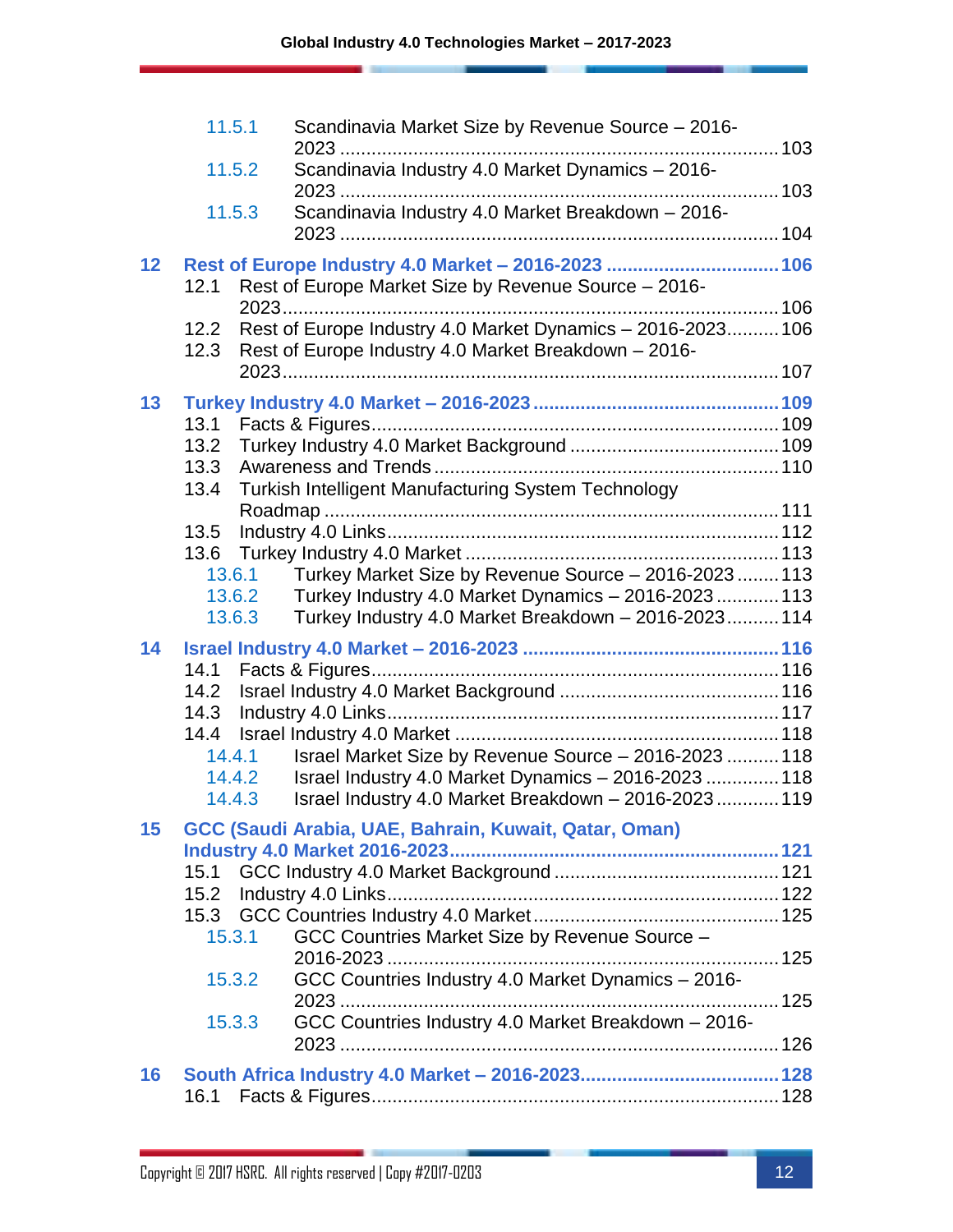|    | 16.2                                                                  |  |
|----|-----------------------------------------------------------------------|--|
|    | 16.3<br>Smart Technology Adoption at Foundation Stage  128            |  |
|    | 16.4                                                                  |  |
|    | 16.5                                                                  |  |
|    | 16.6                                                                  |  |
|    | 16.7                                                                  |  |
|    | 16.8                                                                  |  |
|    | South Africa Market Size by Revenue Source - 2016-<br>16.8.1          |  |
|    | South Africa Industry 4.0 Market Dynamics - 2016-<br>16.8.2           |  |
|    |                                                                       |  |
|    | South Africa Industry 4.0 Market Breakdown - 2016-<br>16.8.3          |  |
|    |                                                                       |  |
| 17 |                                                                       |  |
|    | Rest of MEA Market Size by Revenue Source - 2016-2023  133<br>17.1    |  |
|    | Rest of MEA Industry 4.0 Market Dynamics - 2016-2023  133<br>17.2     |  |
|    | Rest of MEA Industry 4.0 Market Breakdown - 2016-2023  134<br>17.3    |  |
| 18 |                                                                       |  |
|    | 18.1                                                                  |  |
|    | 18.2                                                                  |  |
|    | 18.3                                                                  |  |
|    | 18.4                                                                  |  |
|    | 18.5                                                                  |  |
|    | India Market Size by Revenue Source - 2016-2023  140<br>18.5.1        |  |
|    | India Industry 4.0 Market Dynamics - 2016-2023  140<br>18.5.2         |  |
|    | India Industry 4.0 Market Breakdown - 2016-2023  141<br>18.5.3        |  |
| 19 |                                                                       |  |
|    |                                                                       |  |
|    |                                                                       |  |
|    |                                                                       |  |
|    | 19.3.1 The 13th Five-Year Industrial IT Plan 146                      |  |
|    |                                                                       |  |
|    | 19.3.3                                                                |  |
|    | Chinese Government Industry 4.0 Initiative 148<br>19.3.4              |  |
|    | 19.3.4.1                                                              |  |
|    | 19.3.4.2                                                              |  |
|    | Made in China 2025 Opportunities for Foreign Investors  150<br>19.3.5 |  |
|    | 19.3.5.1<br>Chinese Government Industry 4.0 Priorities  152           |  |
|    | 19.3.5.2                                                              |  |
|    | 19.3.5.3                                                              |  |
|    | 19.3.5.4                                                              |  |
|    | Acquiring Industry 4.0-focused Companies  153<br>19.3.5.5             |  |
|    | Hardware and Software Companies Active in Industry<br>19.3.5.6        |  |
|    | Interest Shown by Private Equity Firms  154<br>19.3.5.7               |  |
|    |                                                                       |  |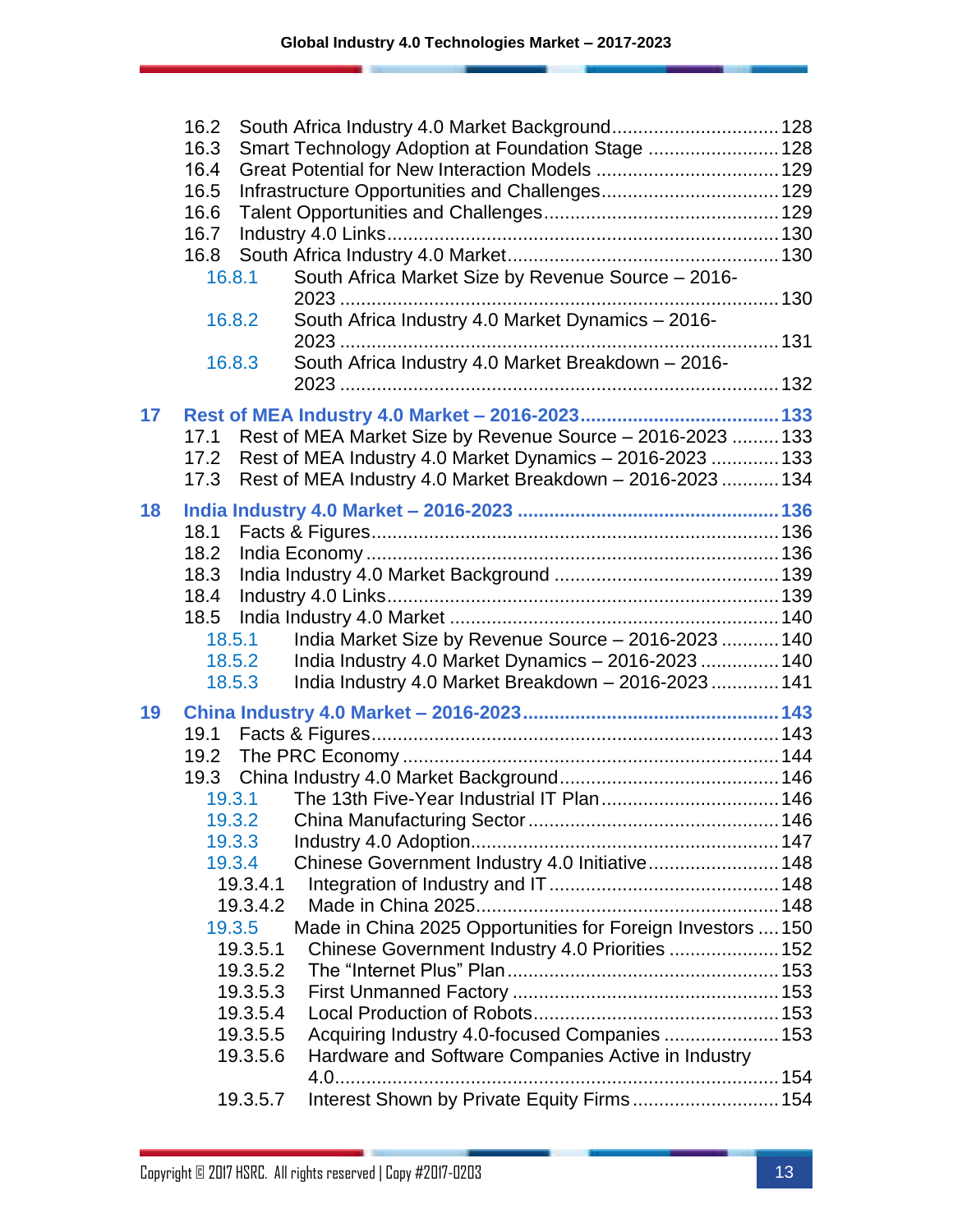|    | 19.4 |                                                                |      |
|----|------|----------------------------------------------------------------|------|
|    | 19.5 |                                                                |      |
|    | 19.6 | Dos & Don'ts for Industry 4.0 Importers to China 157           |      |
|    | 19.7 |                                                                |      |
|    | 19.8 |                                                                |      |
|    |      | China Market Size by Revenue Source - 2016-2023 158<br>19.8.1  |      |
|    |      | China Industry 4.0 Market Dynamics - 2016-2023 159<br>19.8.2   |      |
|    |      | China Industry 4.0 Market Breakdown - 2016-2023  159<br>19.8.3 |      |
| 20 |      |                                                                |      |
|    | 20.1 |                                                                |      |
|    | 20.2 |                                                                |      |
|    | 20.3 |                                                                |      |
|    | 20.4 |                                                                |      |
|    | 20.5 | Japanese Foreign Direct Investment (FDI) to Malaysia  162      |      |
|    | 20.6 |                                                                |      |
|    |      | Japan Market Size by Revenue Source - 2016-2023  164<br>20.6.1 |      |
|    |      | Japan Industry 4.0 Market Dynamics - 2016-2023  164<br>20.6.2  |      |
|    |      | Japan Industry 4.0 Market Breakdown - 2016-2023 165<br>20.6.3  |      |
| 21 |      |                                                                |      |
|    | 21.1 |                                                                |      |
|    | 21.2 | South Korea Industry 4.0 Market Background  167                |      |
|    | 21.3 | South Korea, Industry 4.0 Market: Business Opportunities 170   |      |
|    | 21.4 |                                                                |      |
|    |      | 21.4.1                                                         |      |
|    |      | 21.4.2                                                         |      |
|    |      |                                                                |      |
|    |      | 21.5.1<br>South Korea Market Size by Revenue Source - 2016-    |      |
|    |      |                                                                |      |
|    |      | South Korea Industry 4.0 Market Dynamics - 2016-<br>21.5.2     |      |
|    |      | South Korea Industry 4.0 Market Breakdown - 2016-<br>21.5.3    |      |
|    |      | 2023.                                                          | .173 |
| 22 |      | Rest of Asia Pacific Industry 4.0 Market - 2016-2023 175       |      |
|    | 22.1 | Rest of Asia Pacific Market Size by Revenue Source -           |      |
|    |      | 2016-2023                                                      |      |
|    | 22.2 | Rest of Asia Pacific Industry 4.0 Market Dynamics - 2016-      |      |
|    |      |                                                                |      |
|    | 22.3 | Rest of Asia Pacific Industry 4.0 Market Breakdown - 2016-     |      |
|    |      |                                                                |      |
|    |      |                                                                |      |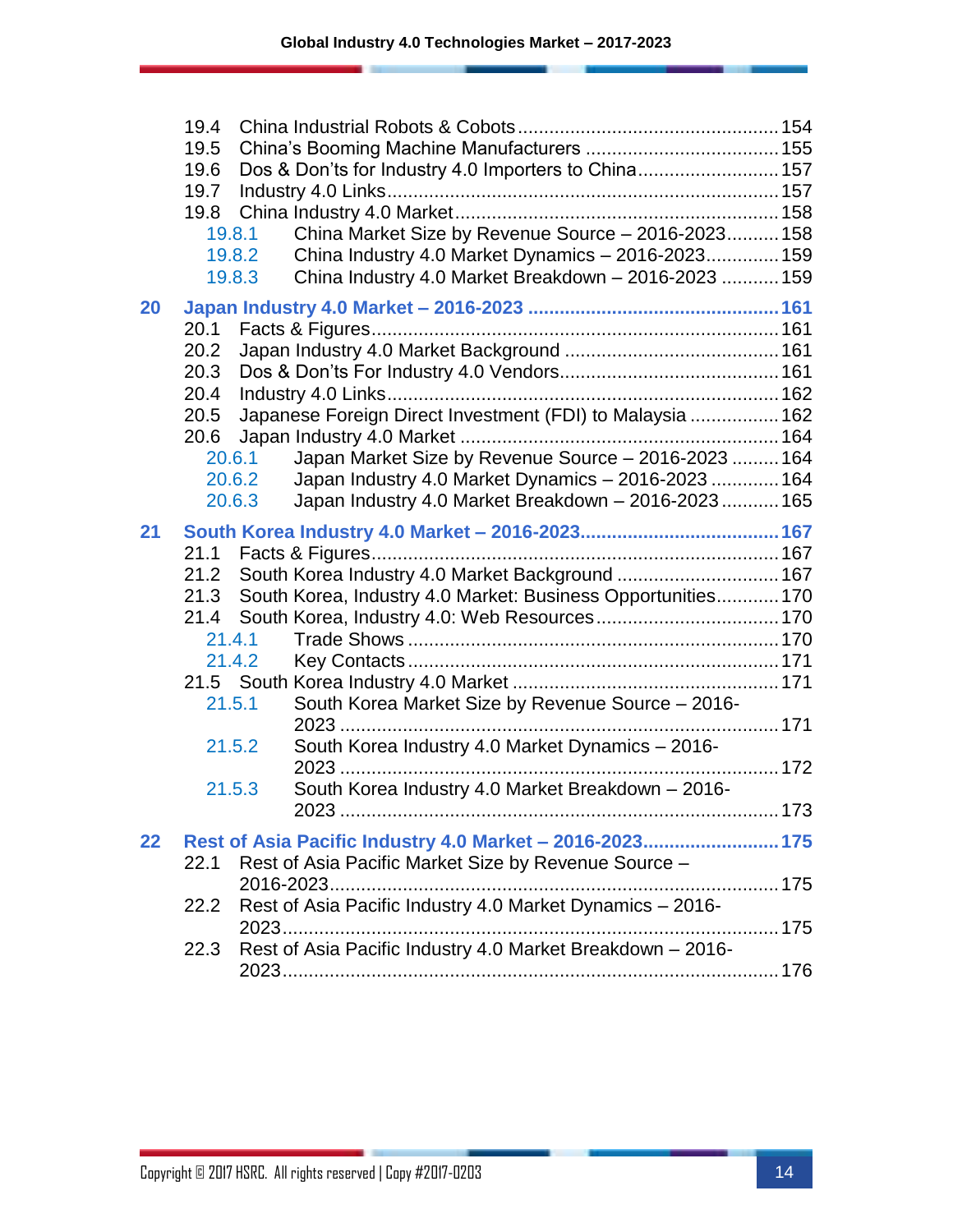### **List of Tables**

| 26                                                                           |
|------------------------------------------------------------------------------|
|                                                                              |
| .27                                                                          |
|                                                                              |
|                                                                              |
| 32                                                                           |
| 33                                                                           |
| 36                                                                           |
|                                                                              |
| 37                                                                           |
|                                                                              |
| 41                                                                           |
|                                                                              |
| .42                                                                          |
|                                                                              |
| 44                                                                           |
|                                                                              |
| 45                                                                           |
|                                                                              |
| 55                                                                           |
|                                                                              |
| 55                                                                           |
|                                                                              |
| 69                                                                           |
|                                                                              |
| .69                                                                          |
|                                                                              |
| .75                                                                          |
| 76                                                                           |
|                                                                              |
|                                                                              |
|                                                                              |
|                                                                              |
| Table 20 - Spain <i>Industria Conectada 4.0</i> initiative Facts & Figures86 |
|                                                                              |
|                                                                              |
|                                                                              |
|                                                                              |
|                                                                              |
| Table 24 - Denmark MADE Program (Industry 4.0) Facts & Figures 98            |
|                                                                              |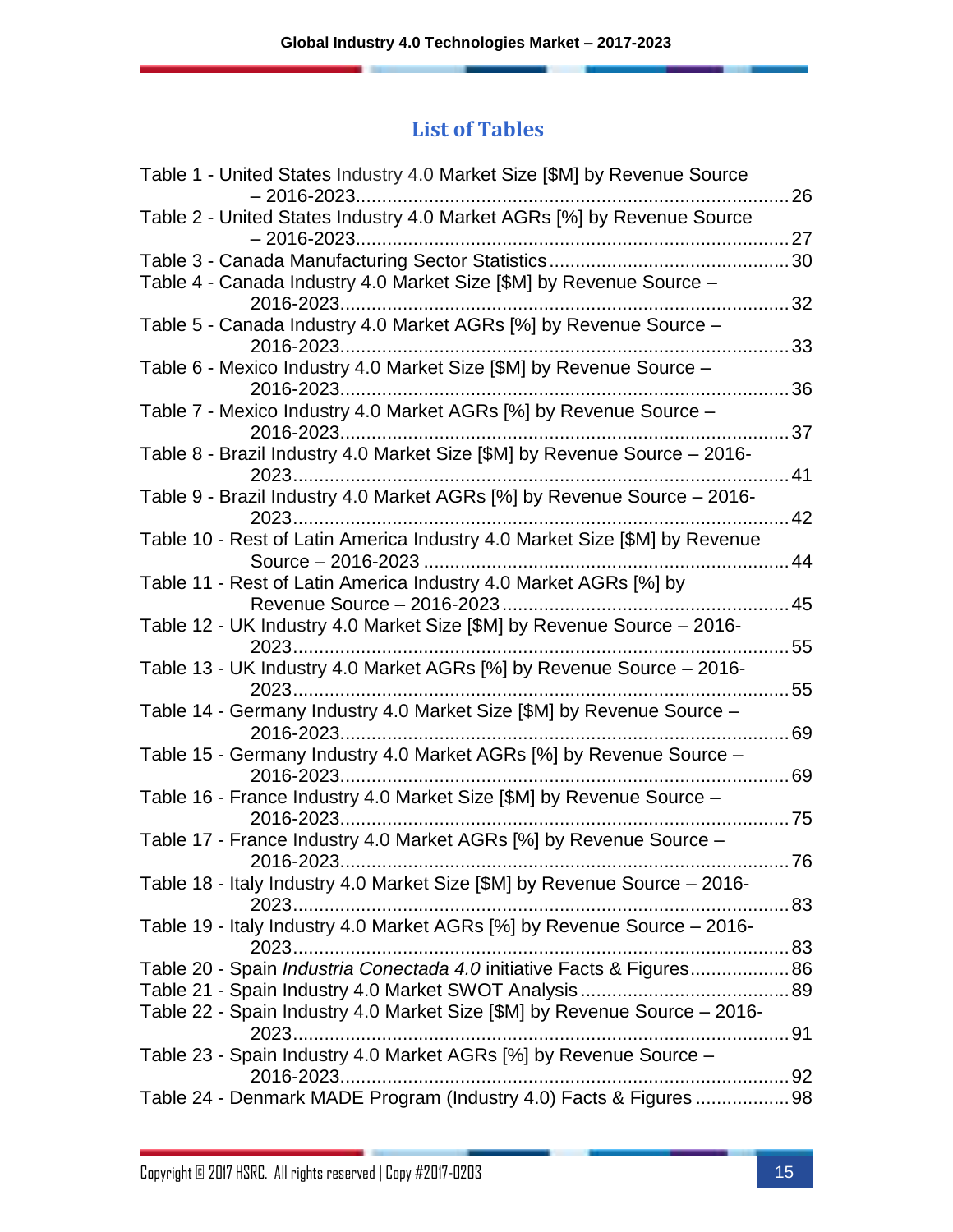| Table 26 - Scandinavian Countries Industry 4.0 Market Size [\$M] by              |      |
|----------------------------------------------------------------------------------|------|
| 103                                                                              |      |
| Table 27 - Scandinavian Countries Industry 4.0 Market AGRs [%] by                | 104  |
| Table 28 - Rest of Europe Industry 4.0 Market Size [\$M] by Revenue              |      |
|                                                                                  | 106  |
| Table 29 - Rest of Europe Industry 4.0 Market AGRs [%] by Revenue                |      |
|                                                                                  |      |
| Table 30 - Turkey Industry 4.0 Market Size [\$M] by Revenue Source -             |      |
|                                                                                  |      |
| Table 31 - Turkey Industry 4.0 Market AGRs [%] by Revenue Source -               |      |
|                                                                                  | 114  |
| Table 32 - Israel Industry 4.0 Market Size [\$M] by Revenue Source - 2016-       |      |
|                                                                                  |      |
| Table 33 - Israel Industry 4.0 Market AGRs [%] by Revenue Source -               |      |
|                                                                                  |      |
| Table 34 - GCC Countries Industry 4.0 Market Size [\$M] by Revenue               |      |
|                                                                                  | 125  |
| Table 35 - GCC Countries Industry 4.0 Market AGRs [%] by Revenue                 |      |
|                                                                                  | 126  |
| Table 36 - South Africa Industry 4.0 Market Size [\$M] by Revenue Source         |      |
|                                                                                  |      |
| Table 37 - South Africa Industry 4.0 Market AGRs [%] by Revenue Source           |      |
|                                                                                  | .131 |
| Table 38 - Rest of MEA Industry 4.0 Market Size [\$M] by Revenue Source          |      |
| $-2016 - 2023$                                                                   | 133  |
| Table 39 - Rest of MEA Industry 4.0 Market AGRs [%] by Revenue Source            |      |
|                                                                                  | 134  |
| Table 40 - India Industry 4.0 Market Size [\$M] by Revenue Source - 2016-        | 140  |
|                                                                                  |      |
| Table 41 - India Industry 4.0 Market AGRs [%] by Revenue Source - 2016-<br>. 141 |      |
| Table 42 - China Industry 4.0 Market Size [\$M] by Revenue Source -              |      |
|                                                                                  |      |
| Table 43 - China Industry 4.0 Market AGRs [%] by Revenue Source -                |      |
|                                                                                  |      |
| Table 44 - Japan Industry 4.0 Market Size [\$M] by Revenue Source -              |      |
|                                                                                  |      |
| Table 45 - Japan Industry 4.0 Market AGRs [%] by Revenue Source -                |      |
|                                                                                  |      |
| Table 46 - South Korea Industry 4.0 Market Size [\$M] by Revenue Source          |      |
|                                                                                  |      |
| Table 47 - South Korea Industry 4.0 Market AGRs [%] by Revenue Source            |      |
|                                                                                  |      |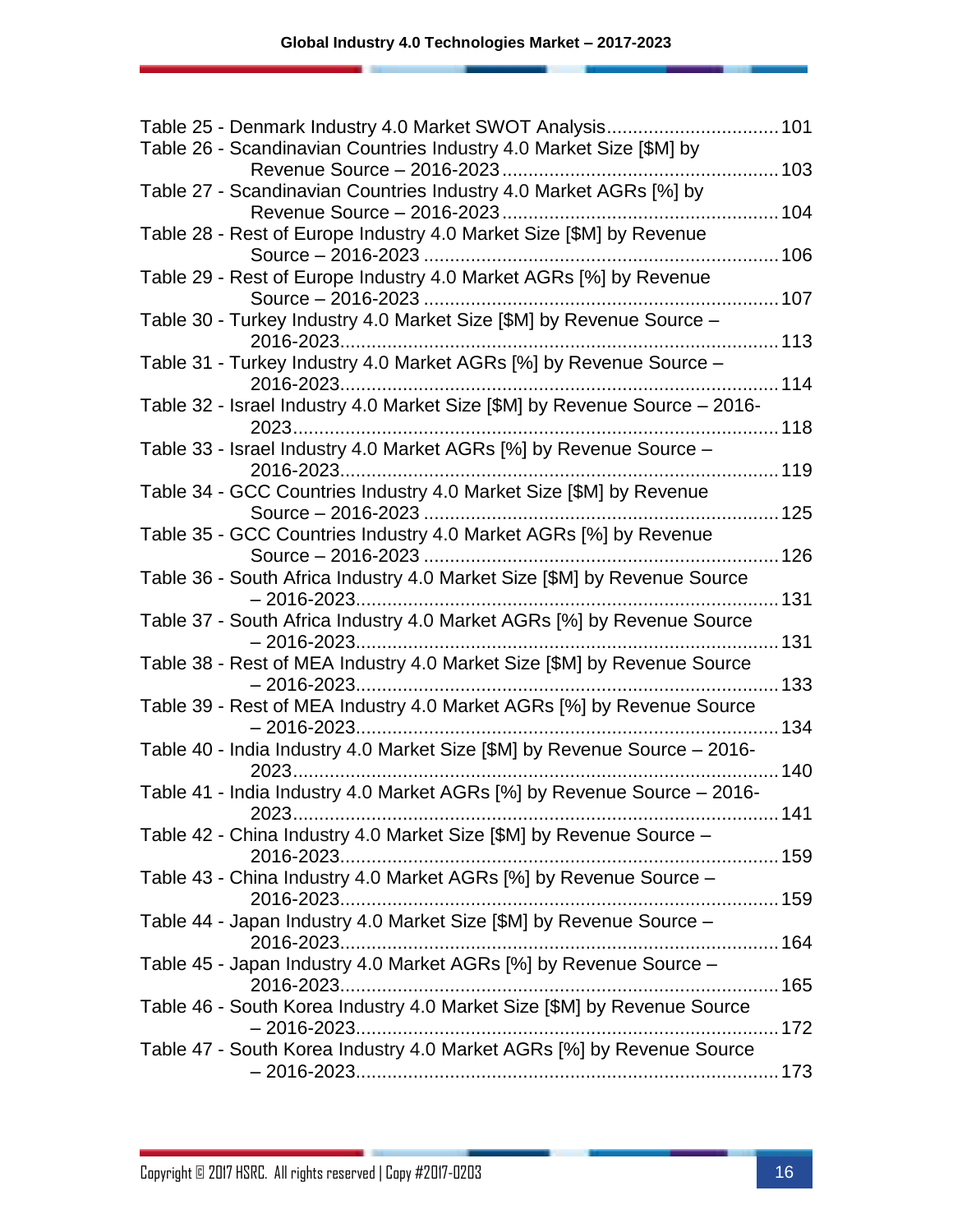| Table 48 - Rest of Asia Pacific Industry 4.0 Market Size [\$M] by Revenue |  |
|---------------------------------------------------------------------------|--|
|                                                                           |  |
| Table 49 - Rest of Asia Pacific Industry 4.0 Market AGRs [%] by Revenue   |  |
|                                                                           |  |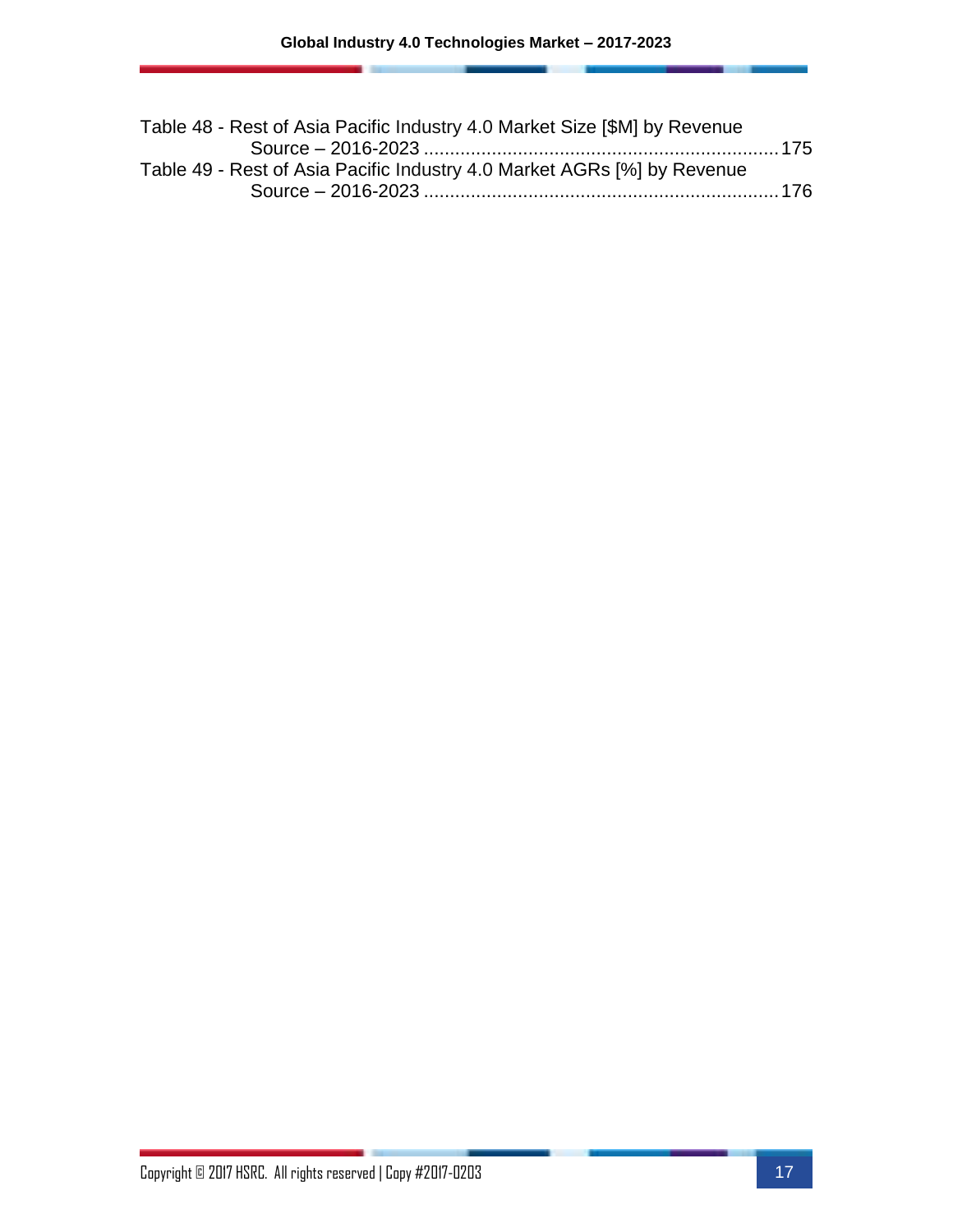### **List of Figures**

| Figure 3 - United States Industry 4.0 Market Breakdown [%] by Revenue                               | 28   |
|-----------------------------------------------------------------------------------------------------|------|
| Figure 4 - Canada Industry 4.0 Market Breakdown [%] by Revenue Source<br>$-2016 - 2023$             | 33   |
| Figure 5 - Mexico Industry 4.0 Market Breakdown [%] by Revenue Source                               | 38   |
| Figure 6 - Brazil Industry 4.0 Market Breakdown [%] by Revenue Source -                             | 43   |
| Figure 7 - Rest of Latin America Industry 4.0 Market Breakdown [%] by<br>Revenue Source - 2016-2023 | 46   |
| Figure 8 - UK Industry 4.0 Market Breakdown [%] by Revenue Source -                                 | 56   |
|                                                                                                     |      |
| Figure 10 - Germany Industry 4.0 Market Breakdown [%] by Revenue                                    |      |
|                                                                                                     |      |
| Figure 12 - France Industry 4.0 Market Breakdown [%] by Revenue Source<br>$-2016 - 2023$            | . 77 |
| Figure 13 - Italy Industry 4.0 Market Breakdown [%] by Revenue Source -                             |      |
| Figure 14 - Policy Levers for Spain's Industria Conectada 4.0 88                                    |      |
| Figure 15 - Spain Industry 4.0 Market Breakdown [%] by Revenue Source<br>$-2016 - 2023$             |      |
| Figure 17 - Scandinavian Countries Industry 4.0 Market Breakdown [%] by                             |      |
|                                                                                                     |      |
| Figure 18 - Rest of Europe Industry 4.0 Market Breakdown [%] by Revenue                             |      |
| Figure 19 - Turkey Industry 4.0 Market Breakdown [%] by Revenue Source                              |      |
| $-2016 - 2023$<br>Figure 20 - Israel Industry 4.0 Market Breakdown [%] by Revenue Source -          |      |
|                                                                                                     |      |
| Figure 21 - GCC Countries Industry 4.0 Market Breakdown [%] by Revenue                              |      |
| Figure 22 - South Africa Industry 4.0 Market Breakdown [%] by Revenue                               |      |
| Figure 23 - Rest of MEA Industry 4.0 Market Breakdown [%] by Revenue                                |      |
| Figure 24 - India Industry 4.0 Market Breakdown [%] by Revenue Source -                             |      |
|                                                                                                     |      |
| Figure 25 - Pinghu Economic & Industry 4.0 Pedz Development Zone                                    |      |
|                                                                                                     |      |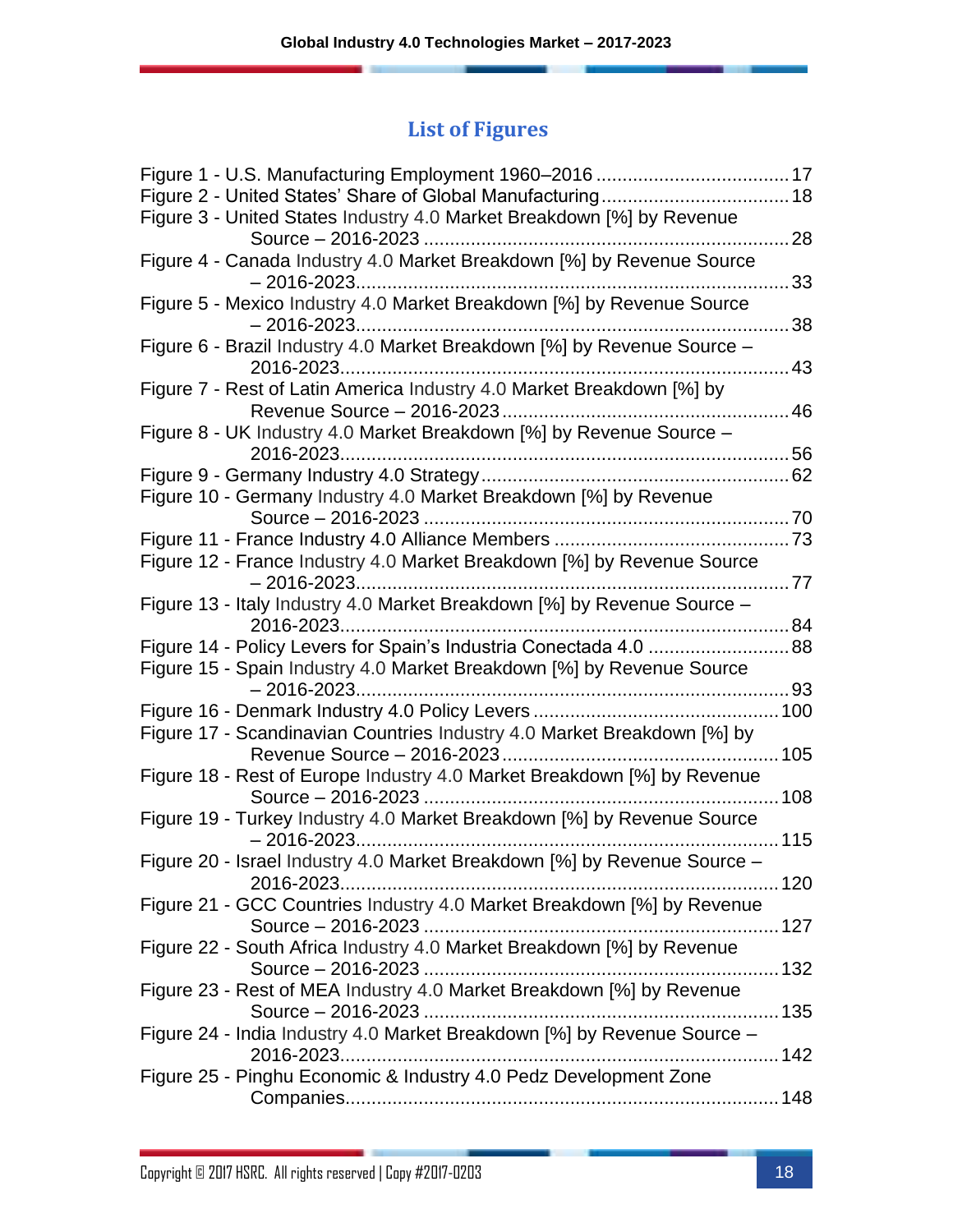| Figure 26 - "Made in China 2025" Industries, Domestic Market Share [%]  150 |  |
|-----------------------------------------------------------------------------|--|
| Figure 27 - China Industry 4.0 Market Breakdown [%] by Revenue Source       |  |
|                                                                             |  |
| Figure 28 - Japan Industry 4.0 Market Breakdown [%] by Revenue Source       |  |
|                                                                             |  |
| Figure 29 - South Korea Industry 4.0 Market Breakdown [%] by Revenue        |  |
|                                                                             |  |
| Figure 30 - Rest of Asia Pacific Industry 4.0 Market Breakdown [%] by       |  |
|                                                                             |  |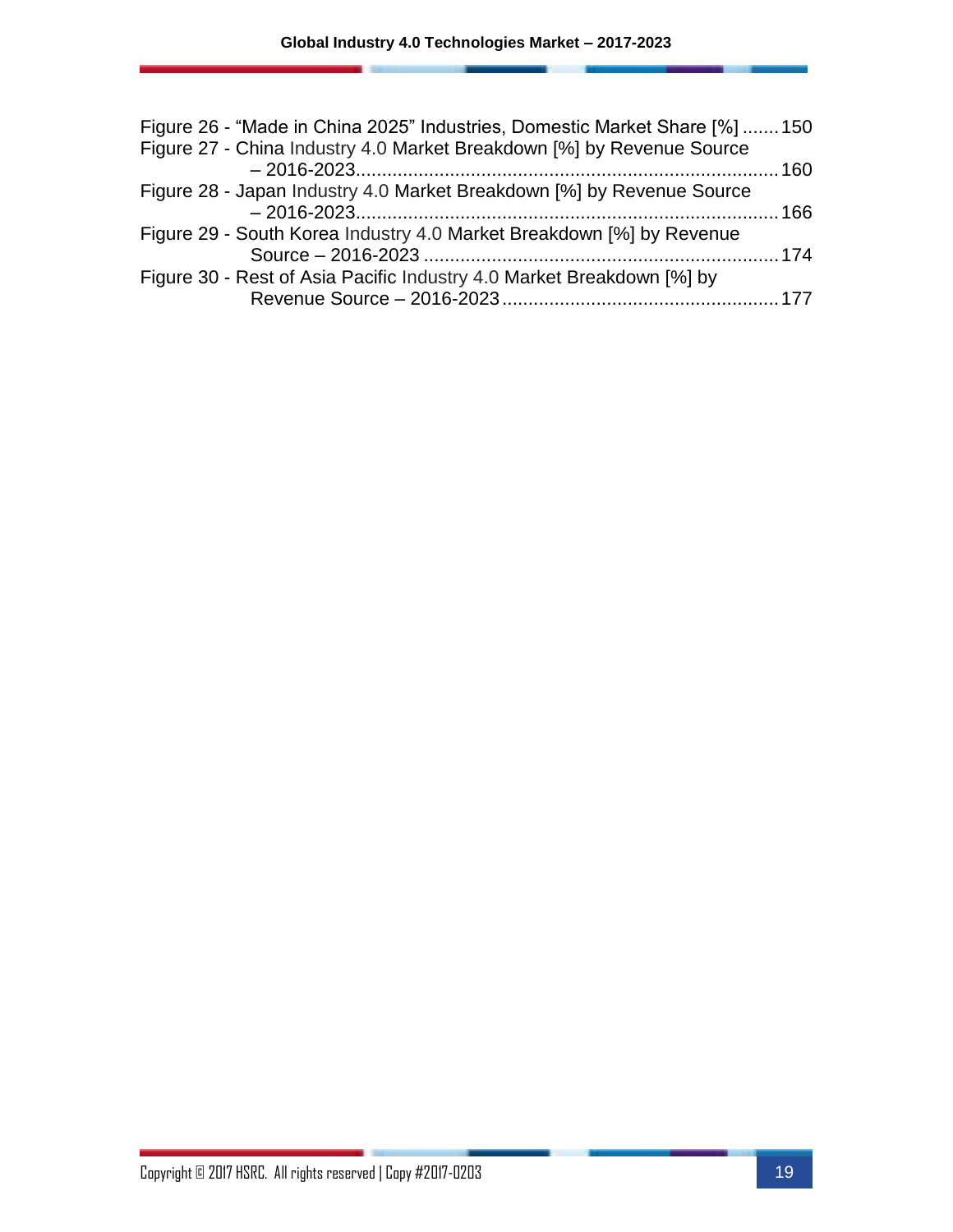# Global Industry 4.0 Technologies Market 2017-2023

Vol.3

**Industry 4.0 Research (A division of HSRC) 601 Pennsylvania Ave. Washington D.C., U.S.A Tel: 202-740-9606 [www.Industry40marketresearch.com](http://www.industry40marketresearch.com/)**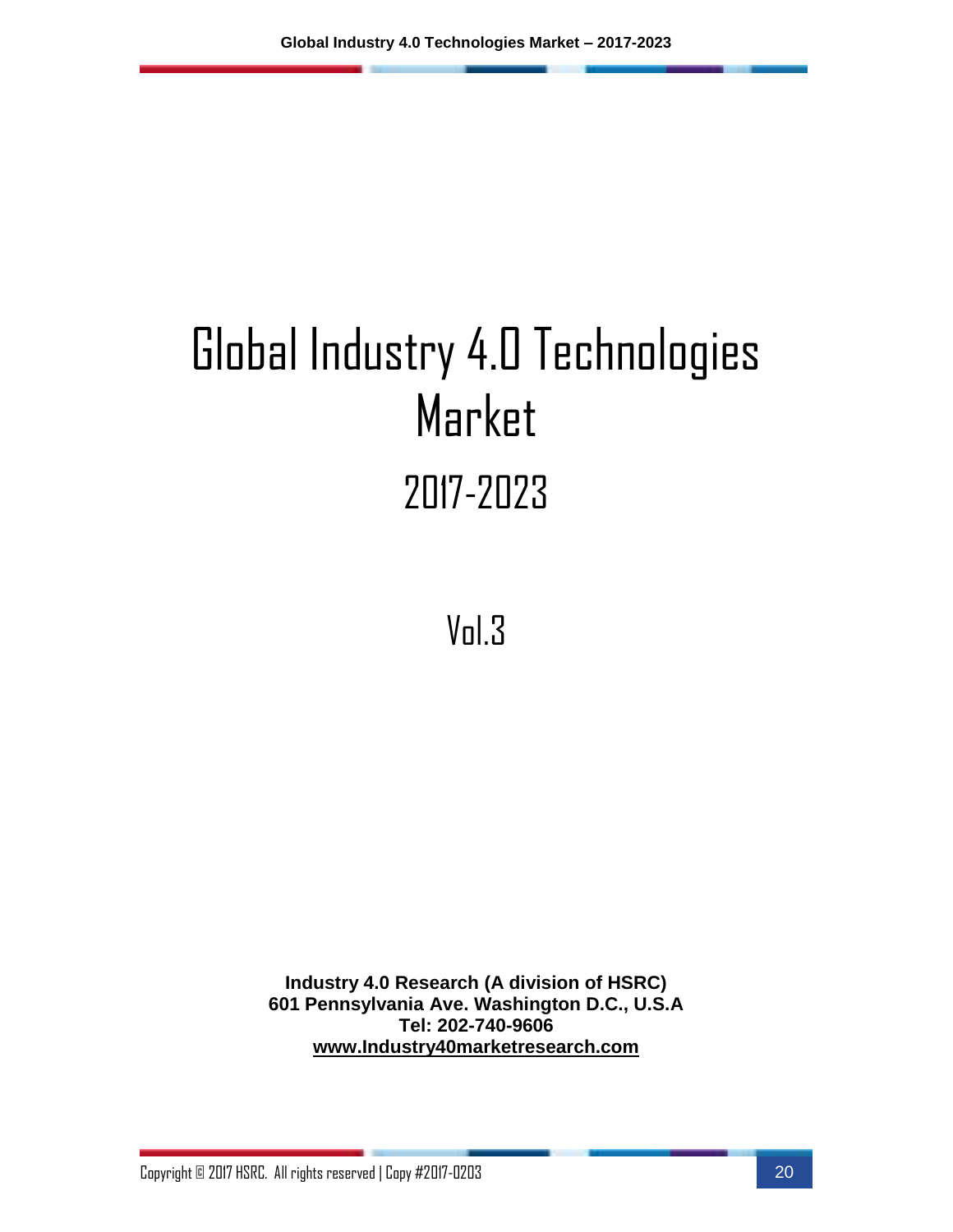#### **Table of Contents**

| 1 |       |                                                |  |
|---|-------|------------------------------------------------|--|
|   | 1.1   |                                                |  |
|   | 1.1.1 |                                                |  |
|   | 1.1.2 |                                                |  |
|   | 1.1.3 | Industry 4.0 Market: Products & Activities  11 |  |
|   | 1.1.4 |                                                |  |
|   | 1.2   |                                                |  |
|   | 1.2.1 |                                                |  |
|   | 1.2.2 |                                                |  |
|   | 1.2.3 | Industry 4.0 Market: Products & Activities  13 |  |
|   | 1.2.4 |                                                |  |
|   | 1.3   |                                                |  |
|   | 1.3.1 |                                                |  |
|   | 1.3.2 |                                                |  |
|   | 1.3.3 | Industry 4.0 Market: Products & Activities  17 |  |
|   | 1.3.4 |                                                |  |
|   | 1.4   |                                                |  |
|   | 1.4.1 |                                                |  |
|   | 1.4.2 |                                                |  |
|   | 1.4.3 | Industry 4.0 Market: Products & Activities  19 |  |
|   | 1.4.4 |                                                |  |
|   | 1.5   |                                                |  |
|   | 1.5.1 |                                                |  |
|   | 1.5.2 |                                                |  |
|   | 1.5.3 |                                                |  |
|   | 1.5.4 |                                                |  |
|   | 1.6   |                                                |  |
|   | 1.6.1 |                                                |  |
|   | 1.6.2 |                                                |  |
|   | 1.6.3 |                                                |  |
|   | 1.6.4 |                                                |  |
|   | 1.7   |                                                |  |
|   | 1.7.1 |                                                |  |
|   | 1.7.2 |                                                |  |
|   | 1.7.3 |                                                |  |
|   | 1.7.4 |                                                |  |
|   | 1.8   |                                                |  |
|   | 1.8.1 |                                                |  |
|   | 1.8.2 |                                                |  |
|   | 1.8.3 |                                                |  |
|   | 1.8.4 |                                                |  |
|   | 1.9   |                                                |  |
|   | 1.9.1 |                                                |  |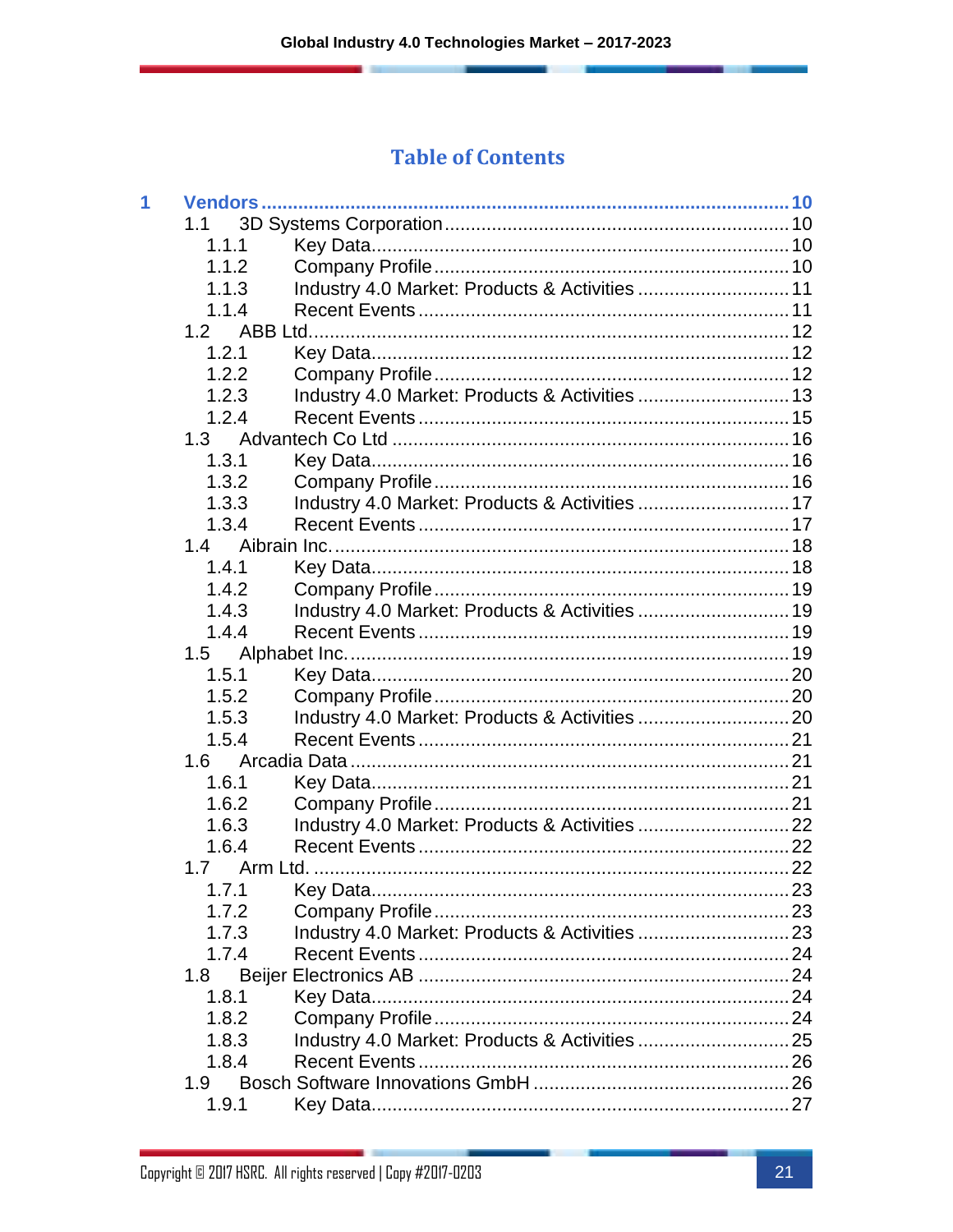| 1.9.2  |                                                |  |
|--------|------------------------------------------------|--|
| 1.9.3  | Industry 4.0 Market: Products & Activities  27 |  |
| 1.9.4  |                                                |  |
|        |                                                |  |
| 1.10.1 |                                                |  |
| 1.10.2 |                                                |  |
| 1.10.3 |                                                |  |
| 1.10.4 |                                                |  |
|        |                                                |  |
| 1.11.1 |                                                |  |
| 1.11.2 |                                                |  |
| 1.11.3 | Industry 4.0 Market: Products & Activities 31  |  |
| 1.11.4 |                                                |  |
|        |                                                |  |
| 1.12.1 |                                                |  |
| 1.12.2 |                                                |  |
| 1.12.3 | Industry 4.0 Market: Products & Activities 33  |  |
| 1.12.4 |                                                |  |
|        |                                                |  |
| 1.13.1 |                                                |  |
| 1.13.2 |                                                |  |
| 1.13.3 | Industry 4.0 Market: Products & Activities 36  |  |
| 1.13.4 |                                                |  |
|        |                                                |  |
| 1.14.1 |                                                |  |
| 1.14.2 |                                                |  |
| 1.14.3 | Industry 4.0 Market: Products & Activities 38  |  |
| 1.14.4 |                                                |  |
|        |                                                |  |
| 1.15.1 |                                                |  |
| 1.15.2 |                                                |  |
| 1.15.3 | Industry 4.0 Market: Products & Activities  40 |  |
| 1.15.4 |                                                |  |
|        |                                                |  |
| 1.16.1 |                                                |  |
| 1.16.2 |                                                |  |
| 1.16.3 | Industry 4.0 Market: Products & Activities  41 |  |
| 1.16.4 |                                                |  |
|        |                                                |  |
| 1.17.1 |                                                |  |
| 1.17.2 |                                                |  |
| 1.17.3 | Industry 4.0 Market: Products & Activities  46 |  |
| 1.17.4 |                                                |  |
|        |                                                |  |
| 1.18.1 |                                                |  |
| 1.18.2 |                                                |  |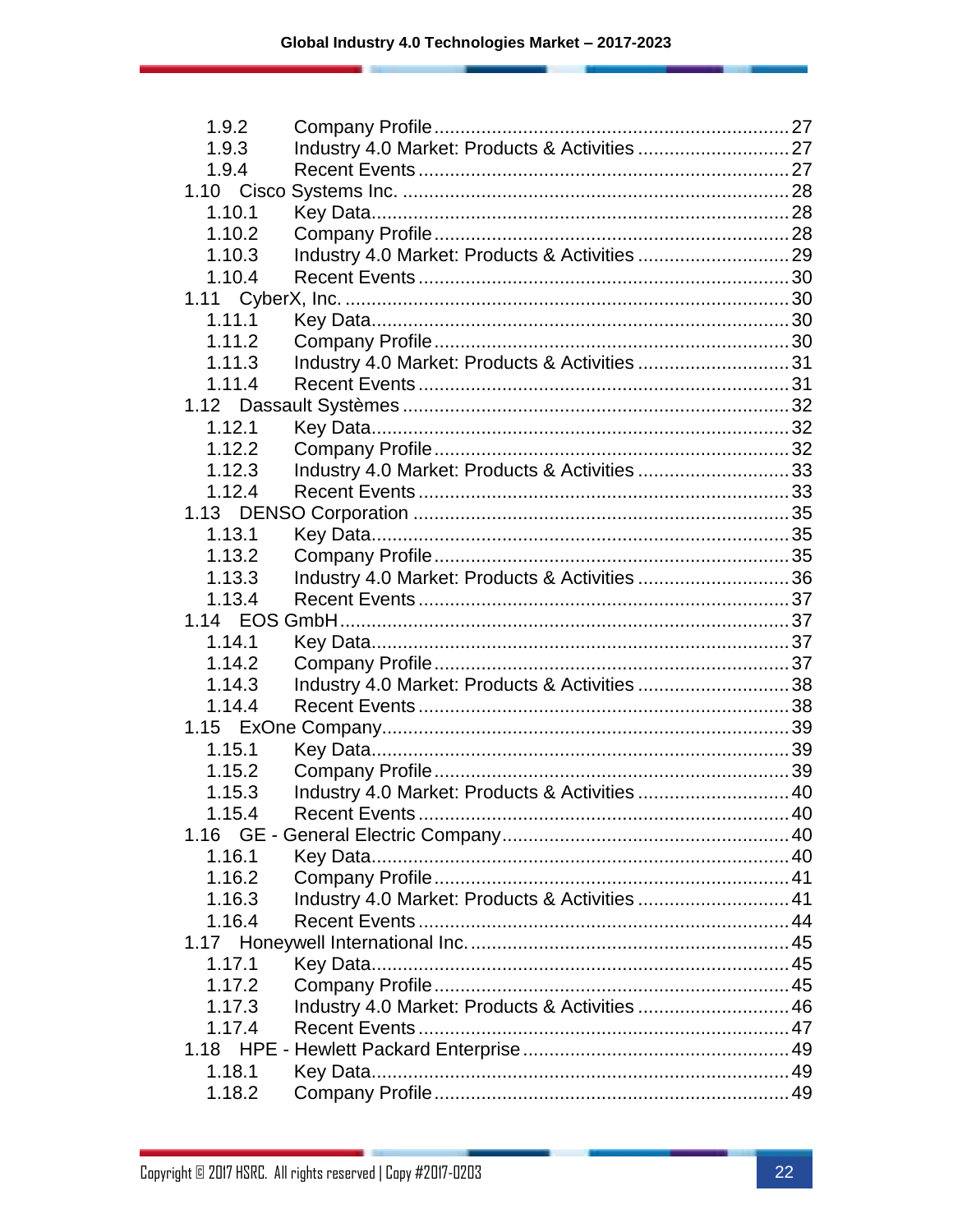| 1.18.3 |                                                           |  |
|--------|-----------------------------------------------------------|--|
| 1.18.4 |                                                           |  |
|        |                                                           |  |
| 1.19.1 |                                                           |  |
| 1.19.2 |                                                           |  |
| 1.19.3 | Industry 4.0 Market: Products & Activities 53             |  |
| 1.19.4 |                                                           |  |
|        | 1.20 IBM - International Business Machines Corporation 55 |  |
| 1.20.1 |                                                           |  |
| 1.20.2 |                                                           |  |
| 1.20.3 | Industry 4.0 Market: Products & Activities 56             |  |
| 1.20.4 |                                                           |  |
|        |                                                           |  |
| 1.21.1 |                                                           |  |
| 1.21.2 |                                                           |  |
| 1.21.3 | Industry 4.0 Market: Products & Activities 59             |  |
| 1.21.4 |                                                           |  |
|        |                                                           |  |
| 1.22.1 |                                                           |  |
| 1.22.2 |                                                           |  |
| 1.22.3 |                                                           |  |
| 1.22.4 |                                                           |  |
|        |                                                           |  |
| 1.23.1 |                                                           |  |
| 1.23.2 |                                                           |  |
| 1.23.3 |                                                           |  |
| 1.23.4 |                                                           |  |
|        |                                                           |  |
| 1.24.1 |                                                           |  |
| 1.24.2 |                                                           |  |
| 1.24.3 |                                                           |  |
| 1.24.4 |                                                           |  |
|        |                                                           |  |
| 1.25.1 |                                                           |  |
| 1.25.2 |                                                           |  |
| 1.25.3 |                                                           |  |
| 1.25.4 |                                                           |  |
|        |                                                           |  |
| 1.26.1 |                                                           |  |
| 1.26.2 |                                                           |  |
| 1.26.3 |                                                           |  |
| 1.26.4 |                                                           |  |
|        |                                                           |  |
| 1.27.1 |                                                           |  |
| 1.27.2 |                                                           |  |
| 1.27.3 |                                                           |  |
|        |                                                           |  |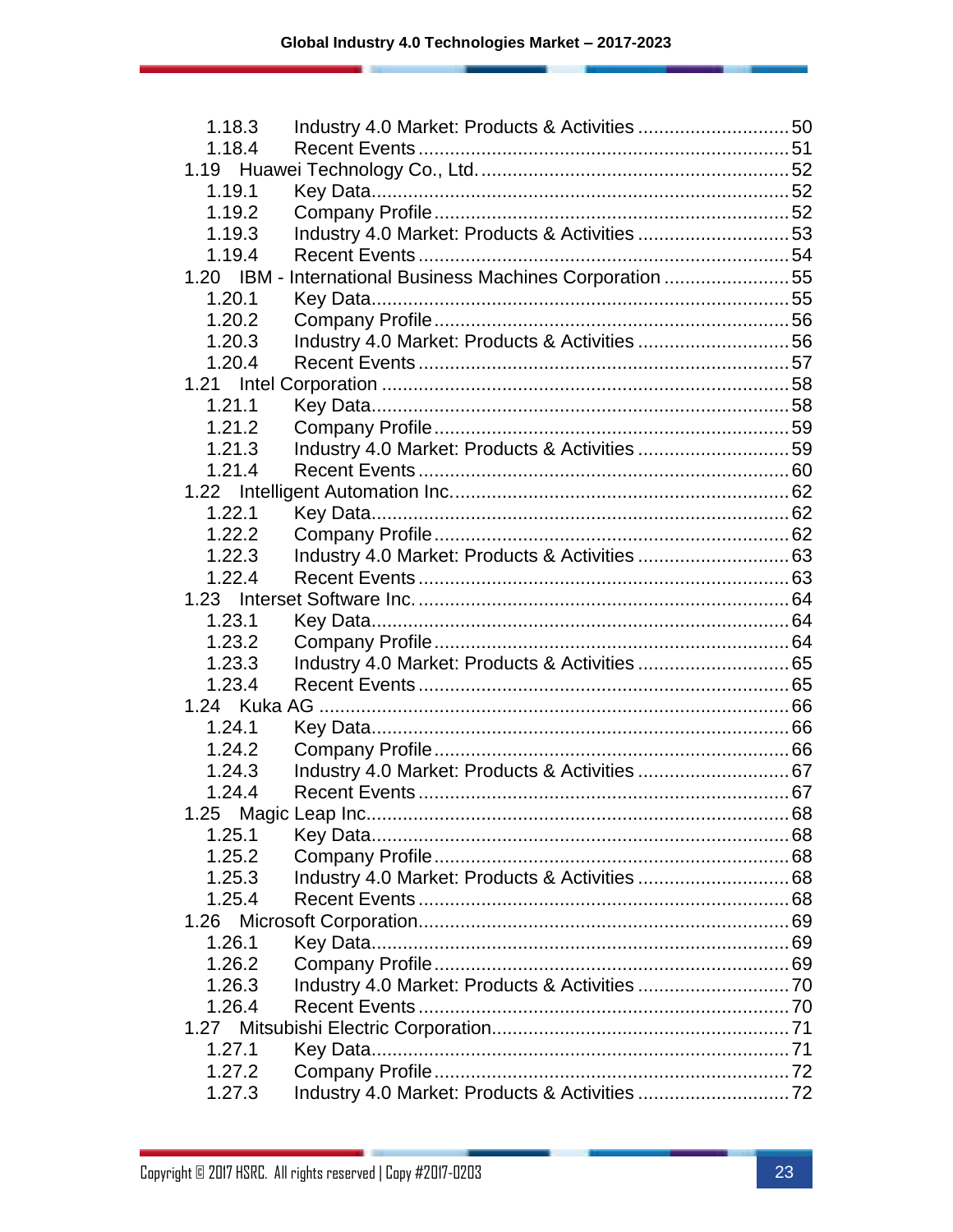| 1.27.4 |                                                |  |
|--------|------------------------------------------------|--|
|        |                                                |  |
| 1.28.1 |                                                |  |
| 1.28.2 |                                                |  |
| 1.28.3 |                                                |  |
| 1.28.4 |                                                |  |
|        |                                                |  |
| 1.29.1 |                                                |  |
| 1.29.2 |                                                |  |
| 1.29.3 | Industry 4.0 Market: Products & Activities 77  |  |
| 1.29.4 |                                                |  |
|        |                                                |  |
| 1.30.1 |                                                |  |
| 1.30.2 |                                                |  |
| 1.30.3 |                                                |  |
| 1.30.4 |                                                |  |
|        |                                                |  |
| 1.31.1 |                                                |  |
| 1.31.2 |                                                |  |
| 1.31.3 |                                                |  |
| 1.31.4 |                                                |  |
|        |                                                |  |
| 1.32.1 |                                                |  |
| 1.32.2 |                                                |  |
| 1.32.3 | Industry 4.0 Market: Products & Activities  81 |  |
| 1.32.4 |                                                |  |
|        |                                                |  |
| 1.33.1 |                                                |  |
| 1.33.2 |                                                |  |
| 1.33.3 |                                                |  |
| 1.33.4 |                                                |  |
|        |                                                |  |
|        |                                                |  |
| 1.34.2 |                                                |  |
| 1.34.3 | Industry 4.0 Market: Products & Activities  85 |  |
| 1.34.4 |                                                |  |
|        |                                                |  |
| 1.35.1 |                                                |  |
| 1.35.2 |                                                |  |
| 1.35.3 |                                                |  |
|        | Industry 4.0 Market: Products & Activities  87 |  |
| 1.35.4 |                                                |  |
|        |                                                |  |
| 1.36.1 |                                                |  |
| 1.36.2 |                                                |  |
| 1.36.3 | Industry 4.0 Market: Products & Activities 90  |  |
| 1.36.4 |                                                |  |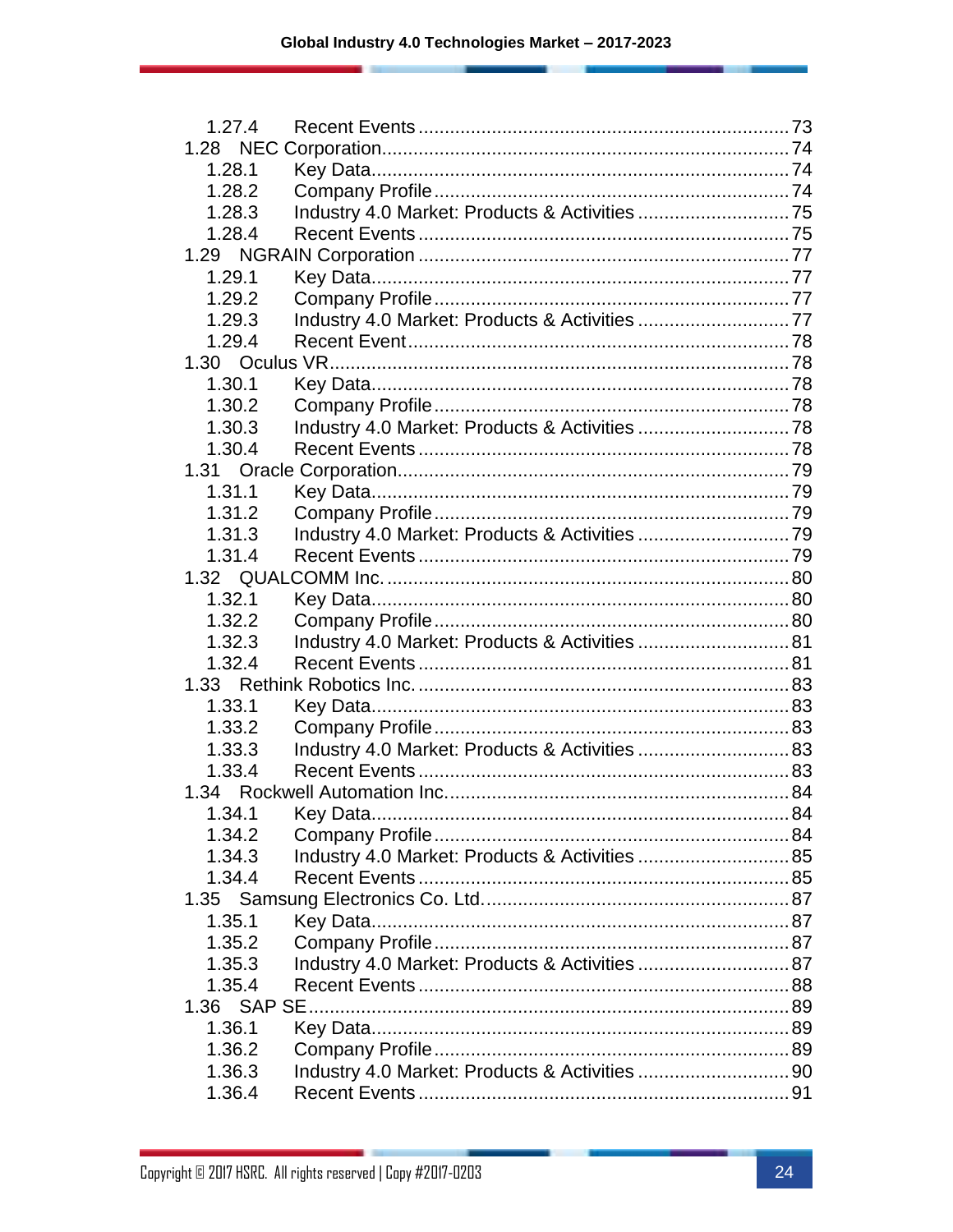| 1.37.1 |                                                 |  |
|--------|-------------------------------------------------|--|
| 1.37.2 |                                                 |  |
| 1.37.3 | Industry 4.0 Market: Products & Activities 92   |  |
| 1.37.4 |                                                 |  |
|        |                                                 |  |
| 1.38.1 |                                                 |  |
| 1.38.2 |                                                 |  |
| 1.38.3 | Industry 4.0 Market: Products & Activities 94   |  |
| 1.38.4 |                                                 |  |
|        |                                                 |  |
| 1.39.1 |                                                 |  |
| 1.39.2 |                                                 |  |
| 1.39.3 |                                                 |  |
| 1.39.4 |                                                 |  |
|        |                                                 |  |
| 1.40.1 |                                                 |  |
| 1.40.2 |                                                 |  |
| 1.40.3 |                                                 |  |
| 1.40.4 |                                                 |  |
|        |                                                 |  |
| 1.41.1 |                                                 |  |
| 1.41.2 |                                                 |  |
| 1.41.3 | Industry 4.0 Market: Products & Activities  100 |  |
| 1.41.4 |                                                 |  |
|        |                                                 |  |
| 1.42.1 |                                                 |  |
| 1.42.2 |                                                 |  |
| 1.42.3 | Industry 4.0 Market: Products & Activities  101 |  |
| 1.42.4 |                                                 |  |
|        |                                                 |  |
| 1.43.1 |                                                 |  |
| 1.43.2 |                                                 |  |
| 1.43.3 | Industry 4.0 Market: Products & Activities  103 |  |
| 1.43.4 |                                                 |  |
|        |                                                 |  |
| 1.44.1 |                                                 |  |
| 1.44.2 |                                                 |  |
| 1.44.3 | Industry 4.0 Market: Products & Activities  105 |  |
| 1.44.4 |                                                 |  |
|        |                                                 |  |
| 1.45.1 |                                                 |  |
| 1.45.2 |                                                 |  |
| 1.45.3 | Industry 4.0 Market: Products & Activities  107 |  |
| 1.45.4 |                                                 |  |
|        |                                                 |  |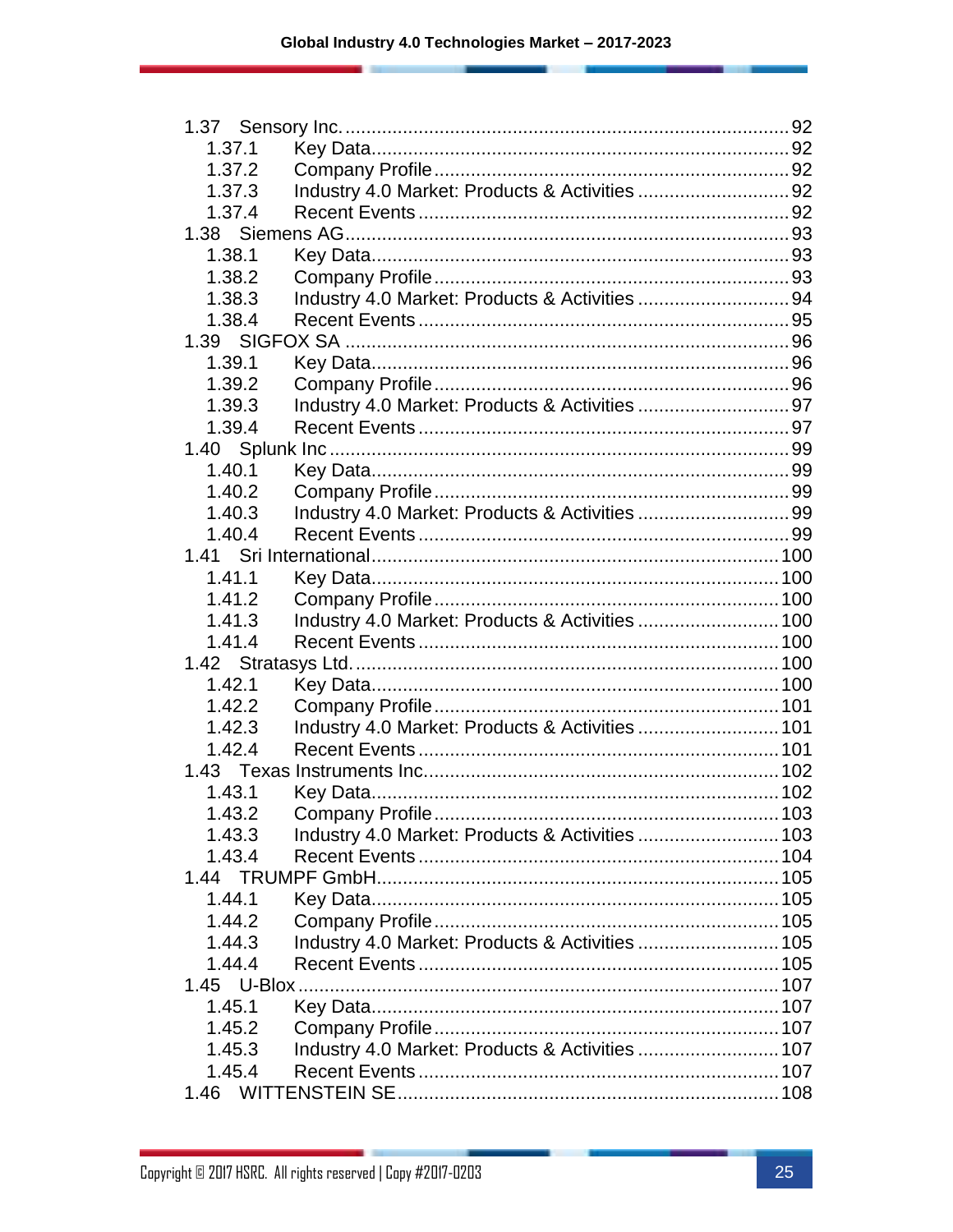| 1.46.1 |                                                 |  |
|--------|-------------------------------------------------|--|
| 1.46.2 |                                                 |  |
| 1.46.3 |                                                 |  |
| 1.46.4 |                                                 |  |
|        |                                                 |  |
| 1.47.1 |                                                 |  |
| 1.47.2 |                                                 |  |
| 1.47.3 | Industry 4.0 Market: Products & Activities  110 |  |
| 1.47.4 |                                                 |  |
|        |                                                 |  |
| 1.48.1 |                                                 |  |
| 1.48.2 |                                                 |  |
| 1.48.3 | Industry 4.0 Market: Products & Activities  111 |  |
| 1.48.4 |                                                 |  |
|        |                                                 |  |
| 1.49.1 |                                                 |  |
| 1.49.2 |                                                 |  |
| 1.49.3 | Industry 4.0 Market: Products & Activities  112 |  |
| 1.49.4 |                                                 |  |
|        |                                                 |  |

#### **APPENDICES**

| $\overline{2}$          |     |                                                            |     |
|-------------------------|-----|------------------------------------------------------------|-----|
|                         | 2.1 |                                                            |     |
|                         |     |                                                            |     |
|                         | 2.3 |                                                            |     |
| $\mathbf{3}$            |     | Appendix B: How to Convert an Industry 2.0 or Industry 3.0 |     |
|                         |     |                                                            |     |
| $\overline{\mathbf{4}}$ |     |                                                            |     |
| 5                       |     |                                                            | 133 |
| 6                       |     |                                                            |     |